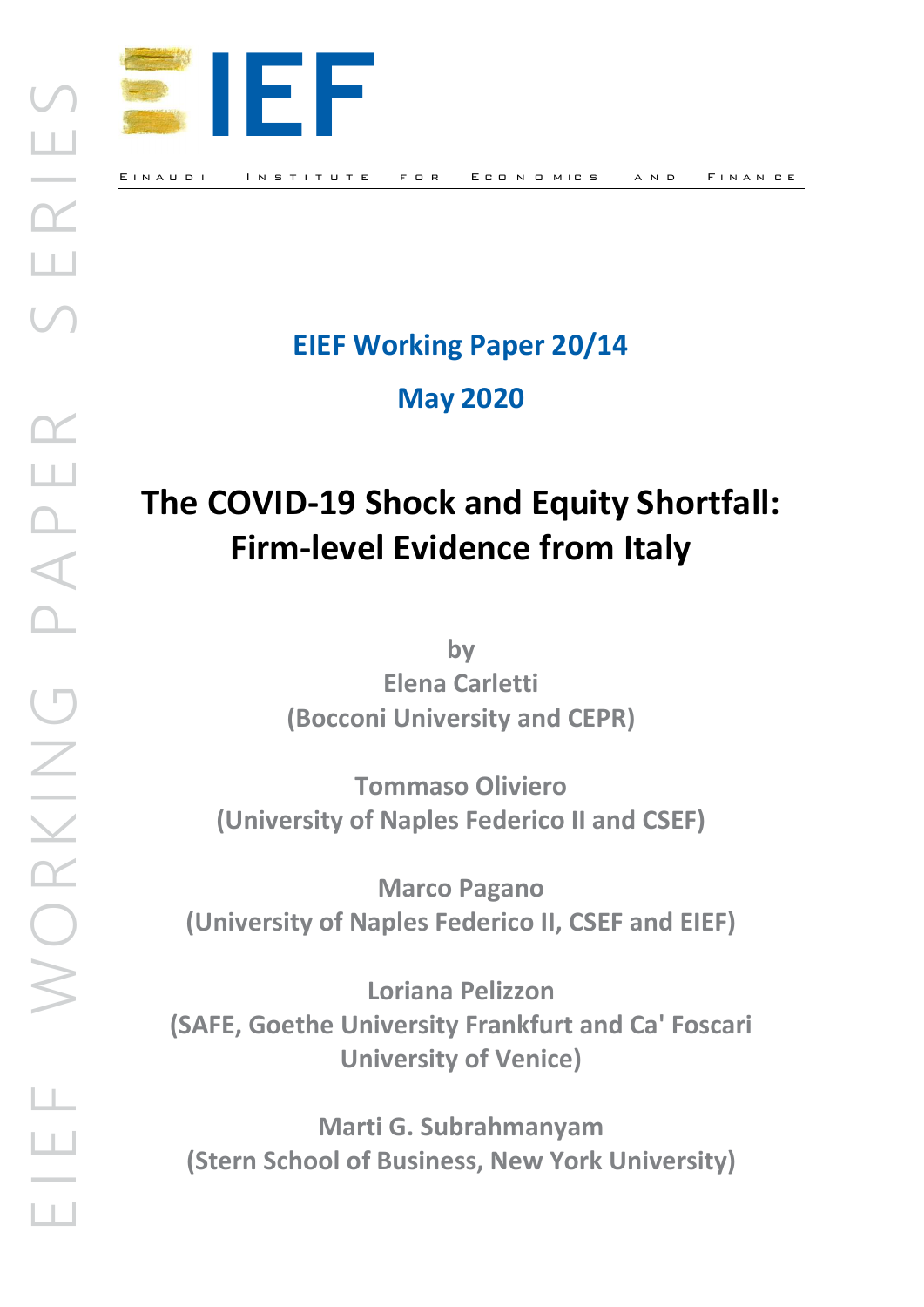# The COVID-19 Shock and Equity Shortfall: Firm-level Evidence from Italy <sup>∗</sup>

Elena Carletti<sup>†</sup> Tommaso Oliviero<sup>‡</sup> Marco Pagano<sup>§</sup> Loriana Pelizzon<sup>¶</sup> Marti G. Subrahmanyam<sup>||</sup>

July 20, 2020

#### **Abstract**

We forecast the drop in profits and the equity shortfall triggered by the COVID-19 lockdown, using a representative sample of 80,972 Italian firms. A 3-month lockdown entails an aggregate yearly drop in profits of about 10% of GDP and results in financial distress for 17% of the sample firms, employing 8.8% of the sample employees. Distress is more frequent for small and medium-sized enterprises, for firms with high pre-COVID-19 leverage, and those belonging to the Manufacturing and Wholesale Trading sectors. Listed companies are less likely to enter distress, while there is no clear correlation between distress rates and family firm ownership.

**JEL classification**: G01, G32, G33.

**Keywords**: COVID-19, pandemics, losses, distress, equity, recapitalization.

<sup>∗</sup>We are grateful to the Editors (Andrew Ellul, Isil Erel, and Uday Rajan), Andrea Linarello, Thomas Philippon, Fabiano Schivardi, Enrico Sette, Davide Tornio, and Eliana Viviano for insightful remarks and suggestions. We also thank Guido Romano (CERVED) for kindly providing data about family firms. Carletti acknowledges financial support from Baffi Carefin Centre at Bocconi University and from the Volkswagen Foundation (project n. 94752). Oliviero and Pagano acknowledge funding from the Italian Ministry for Education, University and Research (MIUR). Pelizzon thanks the Leibniz Institute for Financial Research SAFE for financial sponsorship of this research. Subrahmanyam thanks the Anneliese Maier Award of the Alexander von Humboldt Foundation for generous financial support.

<sup>†</sup>Bocconi University, Baffi Carefin Centre, IGIER and CEPR

<sup>‡</sup>University of Naples Federico II and CSEF

<sup>§</sup>University of Naples Federico II, CSEF and EIEF

<sup>¶</sup>Leibniz Institute SAFE, Goethe University Frankfurt and Ca' Foscari University of Venice

<sup>&</sup>lt;sup>II</sup> Stern School of Business, New York University and NYU Shanghai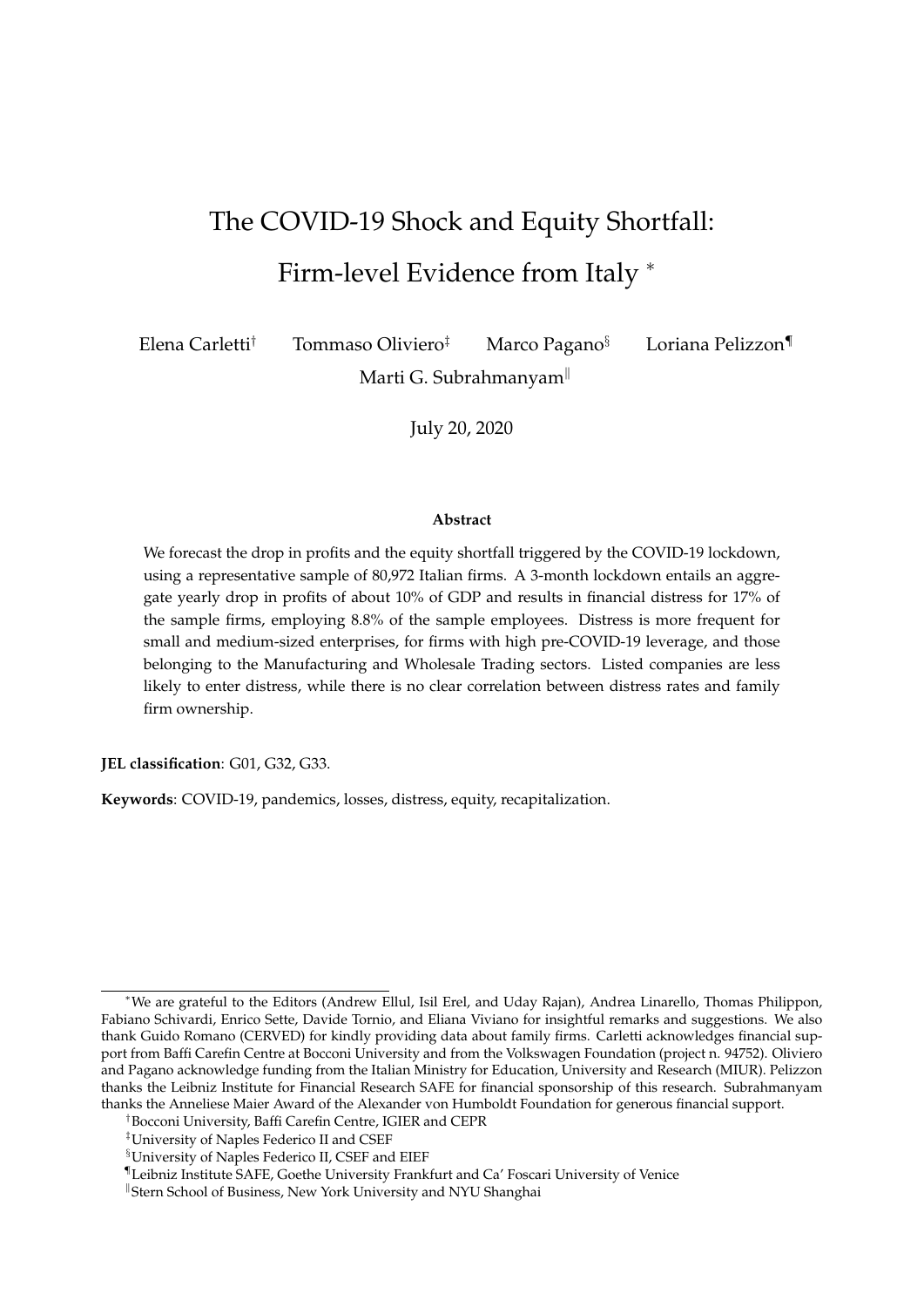"Is giving the already overleveraged corporate sector loans to infinity a good idea? [...] Might we all then be better off if these loans were fast converted into equity — strengthening corporate balance sheets and leaving the government with a portfolio of equity stakes along the way?" (Merryn Somerset Webb, *Financial Times*, 1 May 2020)

"We have a huge opportunity now to replace government lending to companies in the Covid-19 crisis with equity purchases. Indeed, at current ultra-low interest rates, governments could create instantaneous sovereign wealth funds very cheaply." (Martin Wolf, *Financial Times*, 5 May 2020)

# **1 Introduction**

All great economic crises pose two equally important challenges: they drain the liquidity necessary for the functioning of firms, and burn equity capital. Of these two, the first poses the most immediate challenge today: due to the COVID-19 shock, and the resulting lockdown, many companies have seen their revenues vanish even while their costs continue to accrue and, therefore, find themselves in a liquidity crisis. Liquidity support, however valuable to enable such firms to survive in the short term, is far from sufficient in the medium and long term. Indeed, as additional liquidity reaches companies in the form of debt, it tends to increase their indebtedness and default risk, thus generating debt overhang, which is known to deter firm investment (see Myers (1997) and Hennessy et al. (2007)), and to slow down the pace at which the economy recovers from crises (Kalemli-Ozcan et al., 2019).

This highlights the importance of assessing the magnitude of the firm equity erosion inflicted by the COVID-19 shock and, at least as importantly, its distribution across firms and sectors of the economy, to determine which ones are most likely to become under-capitalized or even distressed. Differently from typical macroeconomic shocks, the COVID-19 shock has hit different sectors with widely different severity: some firms have been severely affected by the lockdown and the social distancing requirements triggered by the pandemic, while others – such as those in high-tech industries – have even thrived in the midst of the lockdown. Clearly, assessing both the magnitude of the firm equity erosion and its distribution across firms in the ongoing crisis is a key pre-requisite to understanding the size and distribution of the equity injection required to rebalance the capital structure of firms, as the crisis abates.

In this paper, we attempt such a detailed assessment for Italy, the first economy in Europe to be seriously affected by the COVID-19 outbreak, and one of the most stressed since then. Importantly, we base our forecast of the net income losses due to the lockdown on a large, representative sample of 80,972 Italian firms, which accounts for a substantial proportion of the Italian economy. Drawing on such a large data set, mostly composed of privately-owned firms, enables us not only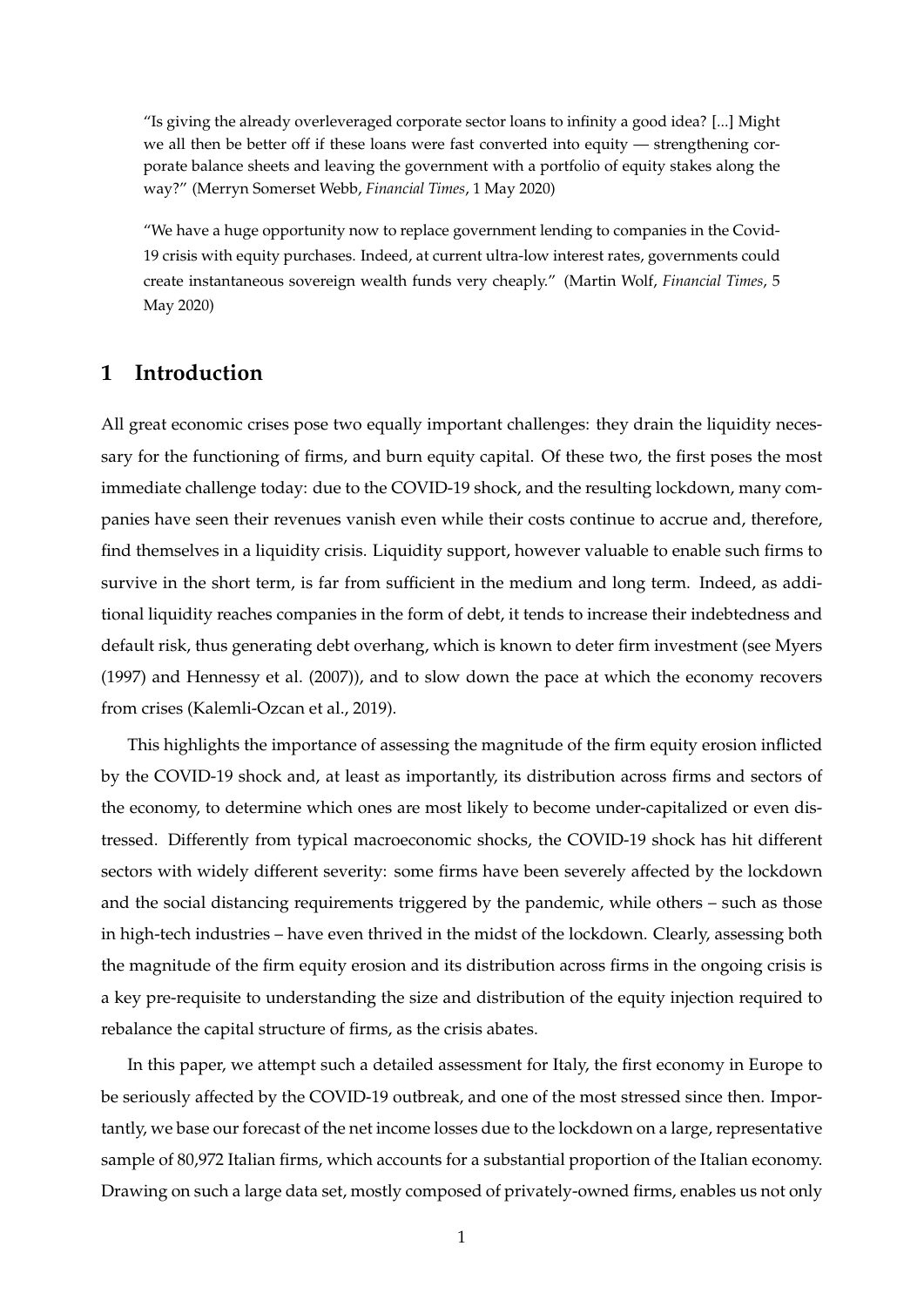to quantify the overall changes in firm leverage and the consequent distress due to the lockdown, but also to identify the characteristics of the most severely affected firms in terms of size, pre-crisis leverage, ownership structure, sector and location. Our analysis is based on 2018 data, which are the latest available.

We forecast that the firms in our sample would face an aggregate annual profit drop of  $\in$ 170 billion (roughly 10% of GDP in 2018) after a three-month lockdown. For the sub-sample of firms predicted to incur losses, the aggregate equity erosion is projected to amount to  $\in$ 117 billion – roughly 7% of Italian GDP in 2018. We predict the shock to force about 13,500 firms (i.e., 17% of the total) into negative net worth territory; overcoming the equity shortfall of these distressed firms would require an equity injection of  $\in$ 31 billion. The companies predicted to have negative net worth by the end of the year employ slightly over 800,000 workers, that is, 8.8% of the employees of our sample firms. If all of these firms were to go bankrupt, the resulting employment drop would exceed that occurred between 2007 and 2013, as a result of the financial crisis and of the ensuing sovereign debt crisis.

We hasten to emphasize that our exercise is fraught with difficulties, since the crisis may still unfold in manifold ways. The main unknown in our analysis is whether the economy will experience a sharp but short recession, with a fast rebound in 2021, or rather a scenario leading to a depressed economy for years to come, or some intermediate variant. To some extent, the eventual outcome depends on how the pandemic itself develops: while the initial lockdown has lasted for almost three months, possible subsequent waves of the epidemic may require further lockdown periods, possibly more limited in scope than the initial lockdown in March 2020. Therefore, in our exercise, we consider a range of possible scenarios, which differ in their assumptions about the duration of the lockdown, so as to allow for a possible resurgence of the disease.

To identify the effects of the COVID-19 shock, we assume that it induces a drop in firm revenues in each sector that is proportional to the fraction of value added forgone in the corresponding industrial sector as a result of the lockdown, while taking into account wage subsidies paid to inactive workers and reduced tax payments. This fraction is based on information regarding how essential each sector is to the population as deemed by the government, and how much its activity depends on close physical contact between workers and with customers. Based on the firms' estimated profit reduction, we calculate the resulting equity erosion for all firms, as well as the equity shortfall for the subsample of distressed firms, i.e., those ending up with negative book value of equity (net worth), as well as their distribution by firm characteristics.

Our results suggest that if all distressed firms were allowed to go bankrupt and be liquidated, the resulting increase in unemployment would be very large. This raises the question of whether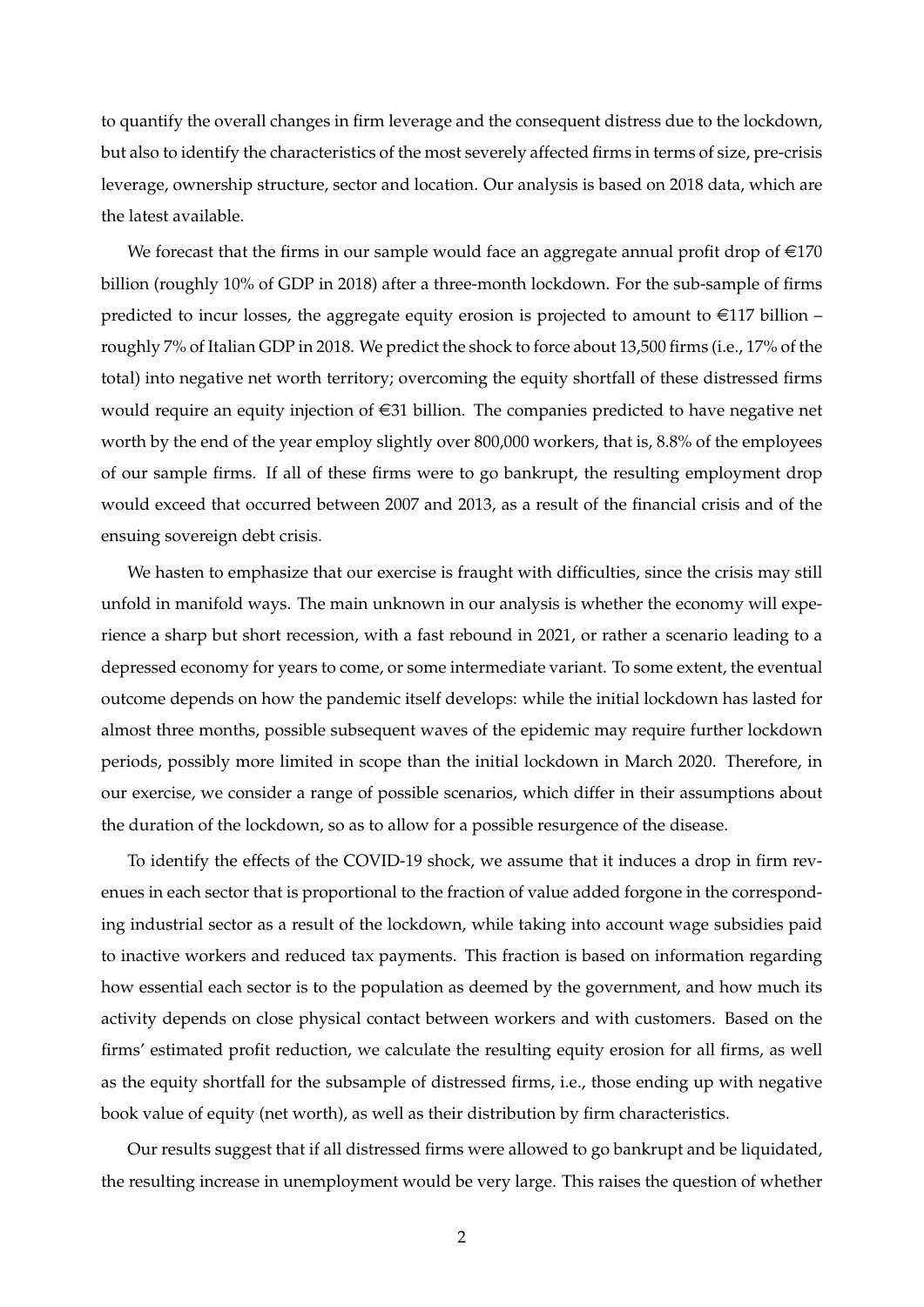our prediction is too pessimistic. On the one hand, our forecasts might indeed be regarded as an upper bound, since the liquidity injections and guarantee programs enacted by the Italian government – currently amounting to  $\epsilon$ 530 billion – may enable many of these firms to avoid bankruptcy and survive at least for some time, even though they may have negative net worth, in book terms. Other firms may be able to raise fresh equity capital, or to restructure their debt so as to return to solvency, particularly if they can access profitable growth opportunities.

On the other hand, however, our methodology could be questioned for resting on premises that are too optimistic, as we do not consider the supply-chain spillover effects between sectors due to the lockdown, the drop in demand likely to materialize once the lockdown is lifted, nor the increase in firms' costs due to social distancing requirements. In fact, our calculations assume that firms revert to their normal pre-COVID-19 revenue and cost structures *immediately* after the lifting of the lockdown while, in practice, they are most likely to do so only gradually, especially in sectors where social distancing rules are more problematic to enforce, such as Retail Trade and Tourism.

Insofar as the sectors most affected by the lockdown were to revert only gradually to their pre-COVID-19 levels after the lockdown is lifted, the forecasted equity funding needed to recapitalize Italian firms would rapidly escalate beyond the above-reported figures. This is because the shortfall grows non-linearly in the duration of the lockdown due to the convex characteristics of equity (i.e., its limited liability feature), even though the drop in profits is assumed to grow linearly in the lockdown duration. The predicted increase in the shortfall is particularly large for near-distressed companies with thin equity cushions. Indeed, if the reversion to near-normalcy is not immediate as assumed in our computations, then our estimates for the six-months lockdown scenario would be the most appropriate, implying a profit reduction of  $\in$ 321 billions (18% of the GDP in 2018) and a total equity erosion of  $\in$ 259 billions. This would push more than 30% of firms into distress with a total equity shortfall equal to  $\in$ 126 billion.

We also find that the COVID-19 shock would affect different firms with greatly disparate severity. Large companies are predicted to fare better than small and medium-sized enterprises (SMEs) for any assumed duration of the lockdown as they are generally better capitalized to start with: a three-month lockdown is predicted to lead to a 18.1% default rate for small firms, and a 14.4% default rate for medium-size ones, against only 6.4% for large firms. As small firms are under-represented in our sample, this provides an additional reason to suspect that our predictions may well under-estimate the impact of the COVID-19 shock on the frequency of distress and its consequences for employment.

Our results show that the firms that are projected to enter distress are typically not only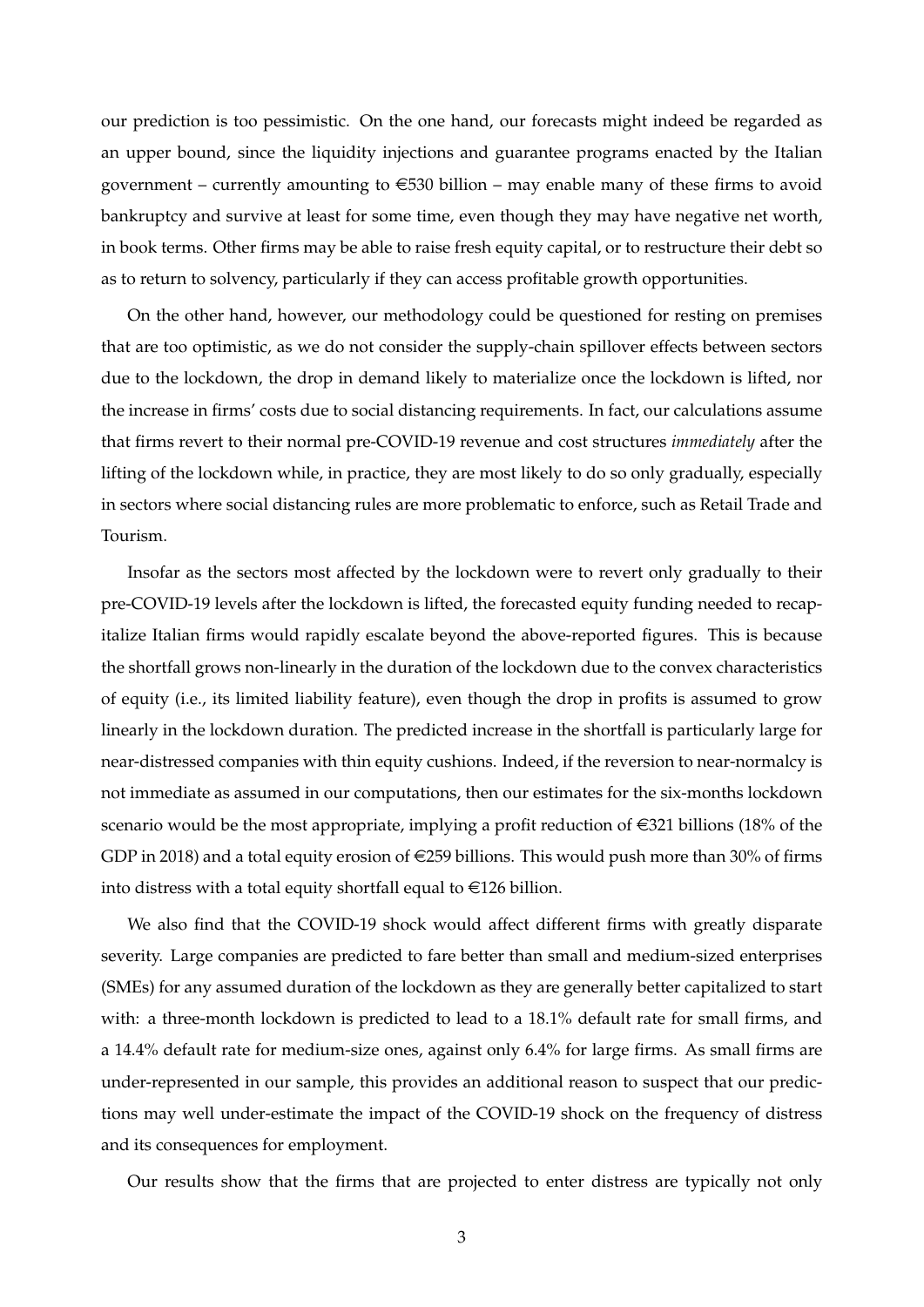smaller, but are also characterized by lower profitability, lower capitalization and worse access to the equity market (publicly listed companies being far less likely to enter distress). Moreover, such firms are generally much more labor intensive than other firms, as they have far more employees relative to total assets, and a cost structure where labor costs weigh relatively more in total costs. These characteristics of the sample have two important implications. First, an equity injection that would bring these firms back to their pre-COVID-19 levels may still not address their inherent financial fragility, and potentially leave them exposed to a second round of external shocks. Second, as these firms are very labor intensive, their demise would imply many redundancies, with severe knock-on effects on demand, and indeed, the whole economy.

The predicted effects of the lockdown on firms' profits and equity differ vastly across industries. The profit drop is concentrated in Manufacturing and Wholesale Trading, which are respectively the first and third sectors by total assets and number of employees in Italy. Within Manufacturing, the most severely hurt sub-sectors are Fabricated Metal Products, Industrial and Commercial Machinery, Computer Equipment, and Transportation Equipment. Perhaps surprisingly, the profits and equity levels of firms in the Recreation Services and Tourism sectors are relatively lightly affected by the lockdown in our analysis. This may be the case because these sectors are highly labor intensive; consequently, most of their labor cost, i.e., their wage bill, was covered by public wage subsidies during the lockdown period, insofar as they were inactive. However, the profitability of these sectors may also be affected by social distancing policies for a longer time than other sectors, due to the lower physical distance between employees and customers in these sectors and, in general, by sluggish consumer demand for extended periods.

At a geographical level, the losses from the lockdown are more concentrated in the Northern regions, where most of Italian manufacturing firms, especially the largest ones, are headquartered. However, it should be emphasized that our results may well under-predict the extent to which profits and equity levels will drop for firms located in Central and Southern Italy. The reason is that in the industrial structures of these regions, Recreation and Tourism loom larger than in Northern Italy, which, as just explained, may take much longer to recover than Manufacturing, an effect which is not explicitly accounted for in our estimates.

The paper proceeds as follows. Section 2 describes the data, and Section 3 outlines our methodology. Section 4 presents our results for the whole sample, while Section 5 illustrates how they vary depending on various firm characteristics. Section 6 discusses the policy issues raised by our findings, and Section 7 concludes.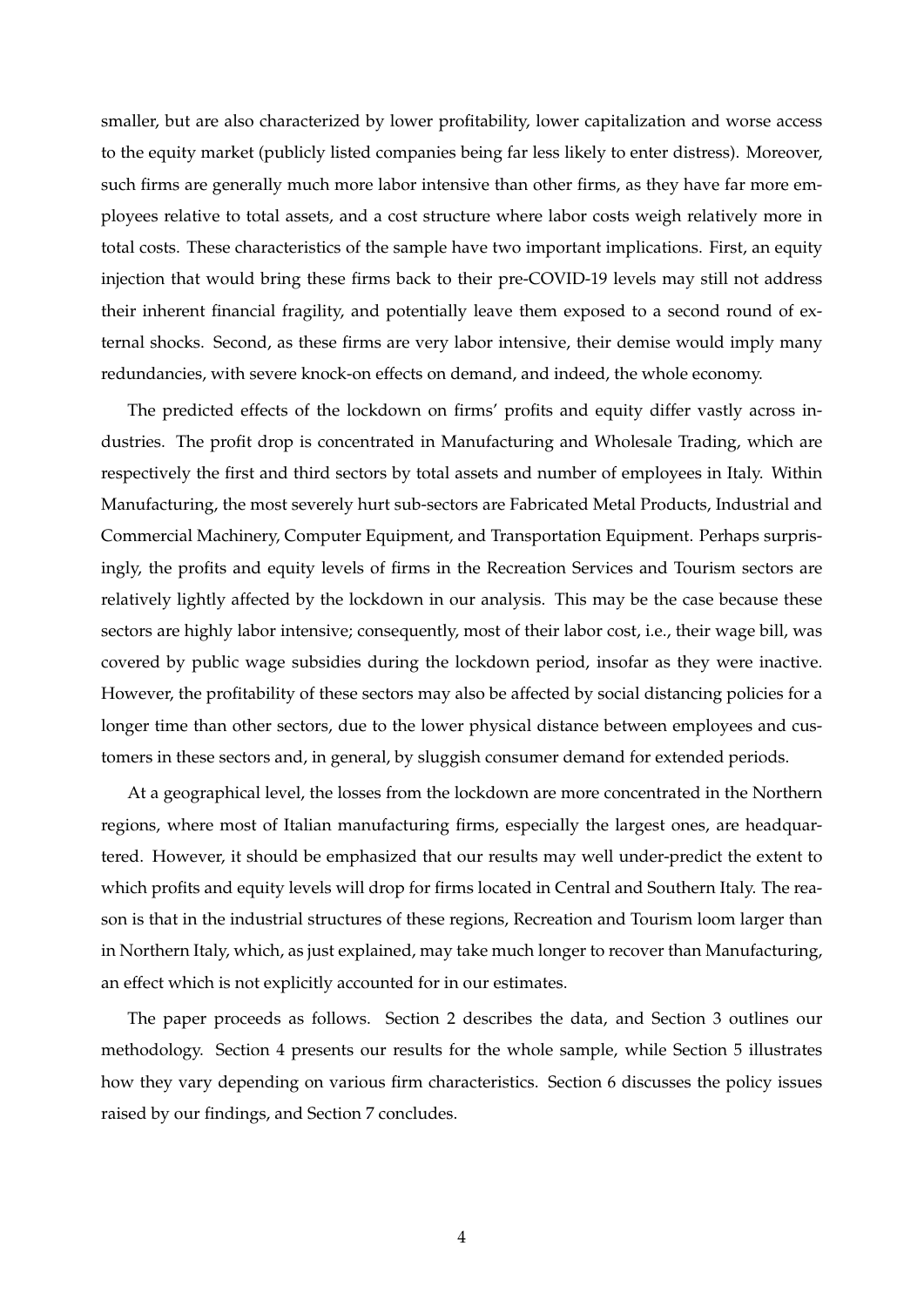## **2 Data**

We select all the non-financial Italian companies present in the ORBIS database of Bureau van Dijk that were active, employed more than 10 workers, and had at least  $\in$ 2 million of total assets in 2018. Hence, we exclude firms classified as micro-enterprises by the EU, mainly for consistency with the standard international definitions of small, medium and large companies, but also because data quality is typically worse for micro-enterprises.<sup>1</sup> Moreover, we retain in our sample only companies for which accounting data are available for 2017 and 2018. These screens in the construction of our dataset lead to a sample of 83,621 companies, for each of which we have balance sheet data for the period 2017-18.<sup>2</sup> We focus on accounting data for 2018 because, at the time of writing, 2019 data are available only for a few companies.

We eliminate from our sample all firms with negative equity both in 2017 and 2018, as well as those for which the sum of Net Income in 2018 and Equity at the end of 2017 is negative: the rationale is that we aim to investigate the impact of the COVID-19 shock on solvent firms and, therefore, we exclude from our sample firms that would have been in distress in any case, even absent the COVID-19 shock. Thus, our evaluation provides an assessment of the *incremental* effect of the COVID-19 shock on the financial performance and distress of Italian firms, and *not* its total effect, which would include the normal vicissitudes of firm performance.

In addition to the overall sample, we analyze sub-samples stratified by firm size, sector, leverage, ownership, and geographical location of firm headquarters. Firms are classified by size, based on EU definitions, into three sub-samples of small, medium-sized and large. Sectors and geographical areas are defined in line with the Italian National Institute of Statistics (ISTAT). Sectors are defined at the first SIC digit level but, for the manufacturing sector, a major segment of the economy, they are further broken down into finer sub-sectors.

We merge the balance sheet data for our sample firms with data on the forgone fraction of value added in each sector j due to the lockdown, which we denote by  $\lambda_i$ . To construct this variable, we start from the list of "essential" and "non-essential" sectors and sub-sectors as defined in governmental decrees (DPCM of 9, 11 and 22 March, and MISE decree of 25 March 2020): essential sectors and sub-sectors were allowed to continue operating even during the lockdown, while non-essential ones were allowed to operate only by tele-working. The government identi-

<sup>&</sup>lt;sup>1</sup>Small firms are defined as those with less than 50 employees. Medium-sized firms are defined as those with between 50 and 250 employees. Large firms are defined as those with more than 250 employees and balance sheet totals of more than e43 million. See the classification by the EU Commission at https://ec.europa.eu/growth/smes/businessfriendly-environment/sme-definition en.

 $^2$ Specifically, we downloaded the following financial items: Total Assets, Shareholders' Funds, Operating Revenue, Number of Employees, Net Income, Return on Equity (ROE), Financing Expenses, Employee Costs, Cash and Cash Equivalents, Debt, and Equity (Net Worth).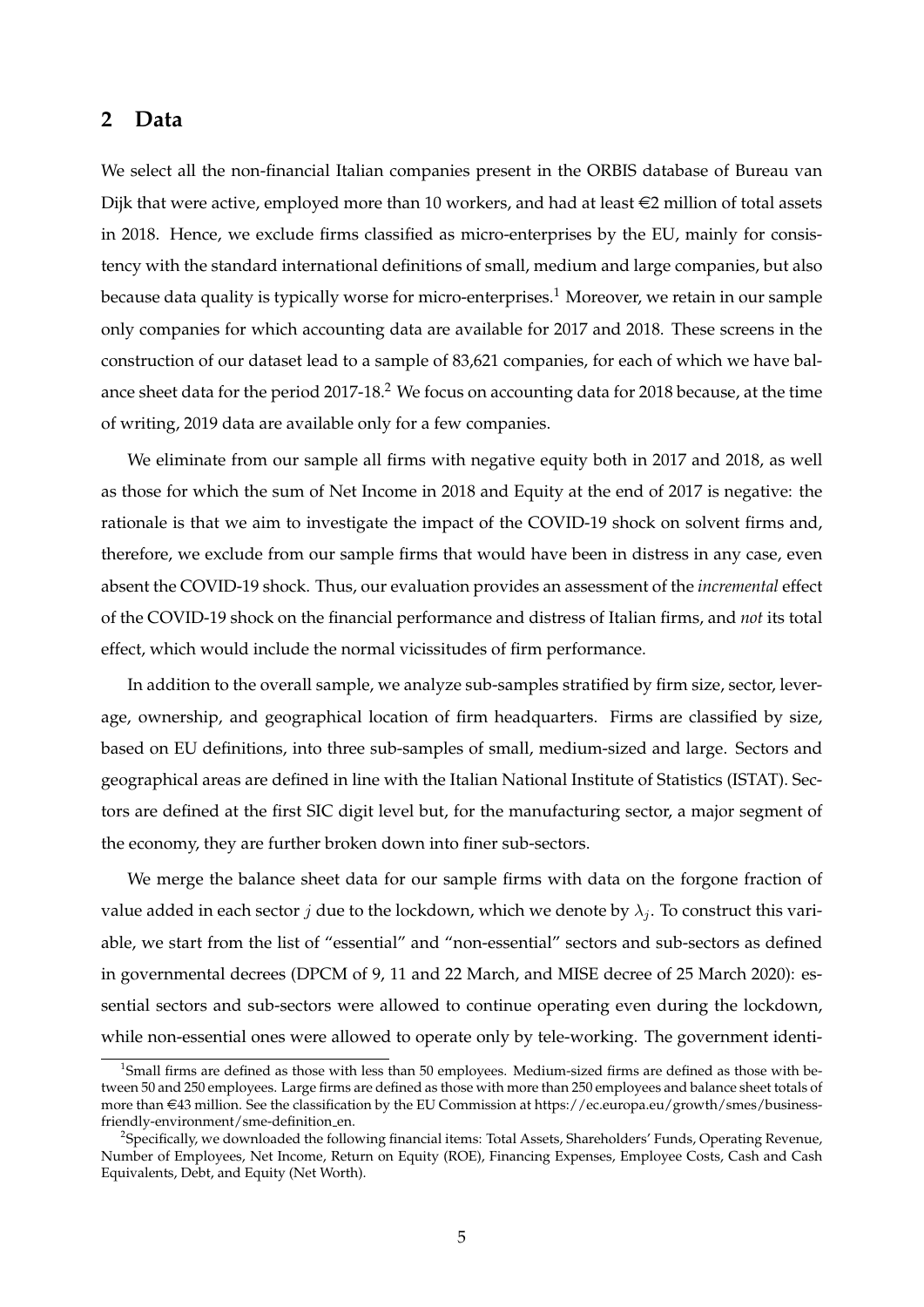fied essential sectors and sub-sectors at the 4-digit classification level (according to their ATECO 2007 codes). Hence,  $\lambda_i$  is defined as the value added produced by sector j's non-essential subsectors divided by the total value added of sector  $j$ , net of the fraction of those sub-sectors' value added generated by tele-working employees. The data sources used to compute the fraction of the value added in each sector and sub-sector are drawn from national accounting data (produced by ISTAT), while the fraction of tele-working employees in each sector and sub-sector is based on Labor Force Survey data, as well as from the Professional Sample Survey (INAPP).

The values of  $\lambda_j$  for each sector are reported in Table 1. The table shows that the sectors most severely affected by the lockdown are Other Services (80.6%), Recreation Services (74.2%), Restaurants and Tourism (62.1%), Manufacturing (48.7%) and Construction (48.2%). We note the large variance within the Manufacturing and Construction sectors, as reported in the second and third panel of Table 1. In particular, within the Construction sector, we estimate a  $\lambda_i$  of 87.6% for General Contractors and Operations, and 5.2% for Heavy Construction. For Manufacturing, we estimate 84.5% for Furniture and Fixtures, and 5.3% for Chemicals and Allied Products. In Table  $1, \lambda_j = 0$  for some sectors, namely, Energy and Gas, Water, Waste, Transportation, and Health, as these sectors were considered essential by the government and, therefore, exempted altogether from the lockdown.

The distribution of firms differs widely across sectors and sub-sectors, as shown by the second column of Table 1. This aspect has an important bearing on our analysis. For example, the Restaurants and Tourism sector is significantly affected by the lockdown, but only includes 3,086 firms, accounting for less than 4% of our sample. Conversely, Manufacturing, which is, on average, less affected by the lockdown than Restaurants and Tourism, represents more than 37% of the firms in our sample. As we shall see, the severity of the predicted equity shortfall reflects the combination of these two aspects, i.e., (i) the severity of the lockdown in each sector and (ii) the number and type of firms belonging to that sector.

After merging firm-level data with our measure of the lockdown's severity, and cleaning and filtering the resulting data, we are left with a final sample of 80,972 companies and 9.014 million of employees. The first column in Table 2 provides the summary statistics for the whole sample as of 2018: all data are in millions of euros, except for the number of employees that is stated in units. For completeness, we also provide summary statistics on Total Equity at the end of 2017.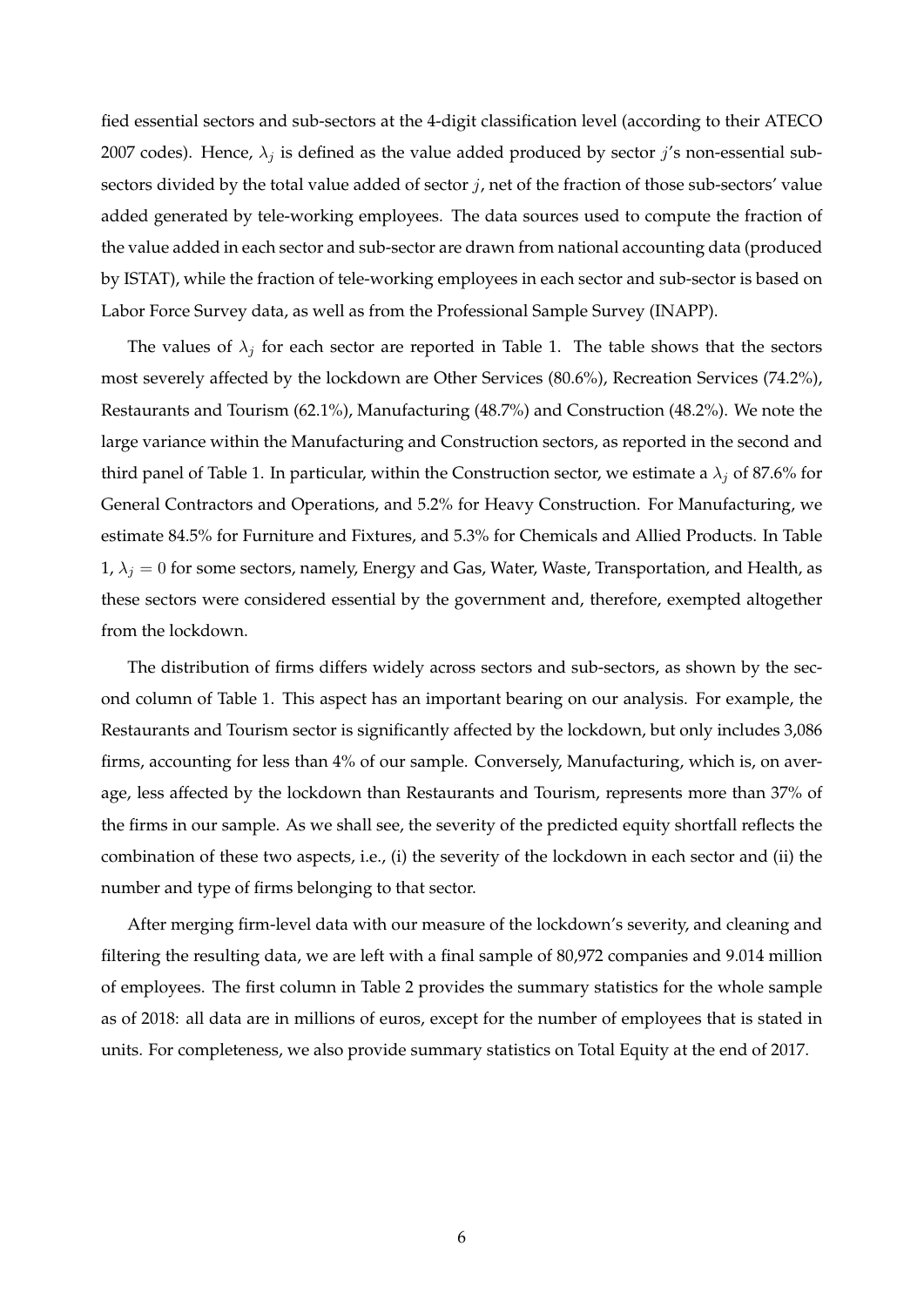# **Table 1: Fraction of Value Added and Number of Firms Affected by the Lockdown**

This table provides data on the fraction of value added lost,  $\lambda_j$ , for sector j, and the number of firms in sector j. The fraction of forgone value added in each sector reflects the fraction of value added of "non-essential" sub-sectors in that sector (based on the lists contained in governmental decrees), net of the fraction of those sub-sectors' value added generated by tele-working employees. Data sources: national accounting data, firm sectoral data and Labor Force Survey data (ISTAT), and data from the Professional Sample Survey (INAPP).

| Sector $i$                                       | Fraction of Sector's Value Added No. of Firms in Sector j |        |
|--------------------------------------------------|-----------------------------------------------------------|--------|
|                                                  | Affected by Lockdown $(\lambda_i)$                        |        |
|                                                  | <b>Sectors</b>                                            |        |
| Agriculture and Food                             | 5.3                                                       | 4,829  |
| <b>Business services</b>                         | 2                                                         | 7,972  |
| Communications                                   | .3                                                        | 239    |
| Construction*                                    | 48.2                                                      | 6,545  |
| Education                                        | 2.2                                                       | 295    |
| Energy and Gas                                   | $\Omega$                                                  | 1,796  |
| Extraction                                       | 29.4                                                      | 342    |
| Health                                           | 0                                                         | 1,158  |
| Manufacturing**                                  | 48.7                                                      | 30,457 |
| Other services                                   | 80.6                                                      | 1,758  |
| <b>Real Estate</b>                               | 5.2                                                       | 811    |
| <b>Recreation Services</b>                       | 74.2                                                      | 780    |
| Restaurants and Tourism                          | 62.1                                                      | 3,086  |
| Transportation                                   | $\mathbf{0}$                                              | 4,566  |
| <b>Wholesale Trade</b>                           | 42.1                                                      | 16,338 |
|                                                  | *Construction                                             |        |
| General Contractors and Operations               | 87.6                                                      | 2,566  |
| Special Trade Contractors                        | 44.5                                                      | 3,072  |
| Heamy Construction, Except Building Construction | 5.2                                                       | 907    |
|                                                  | **Manufacturing                                           |        |
| Apparel, Finished Products from Fabrics          | 69.9                                                      | 1,070  |
| Chemicals and Allied Products                    | 5.3                                                       | 1,634  |
| Electronic and Other Electrical Equipment        | 38.7                                                      | 1,870  |
| <b>Fabricated Metal Products</b>                 | 78.7                                                      | 6,640  |
| <b>Furniture and Fixtures</b>                    | 84.5                                                      | 1,070  |
| Industrial and Commercial Machinery              | 64.2                                                      | 5,509  |
| Leather and Leather Products                     | 89.4                                                      | 546    |
| Lumber and Wood Products, Except Furniture       | 79.6                                                      | 896    |
| Measuring, Photographic, Medical and Optical     | 40.4                                                      | 699    |
| Miscellaneous Manufacturing Industries           | 27.5                                                      | 557    |
| Paper and Allied Products                        | 19.2                                                      | 1,171  |
| Petroleum Refining and Related Industries        | 29.4                                                      | 103    |
| Primary Metal Industries                         | 78.7                                                      | 1,463  |
| Printing, Publishing and Allied Industries       | 48.7                                                      | 979    |
| Rubber and Miscellaneous Plastic Products        | 45.4                                                      | 2,571  |
| Stone, Clay, Glass, and Concrete Products        | 70.1                                                      | 1,461  |
| Textile Mill Products                            | 68.1                                                      | 1,291  |
| Transportation Equipment                         | 76.7                                                      | 927    |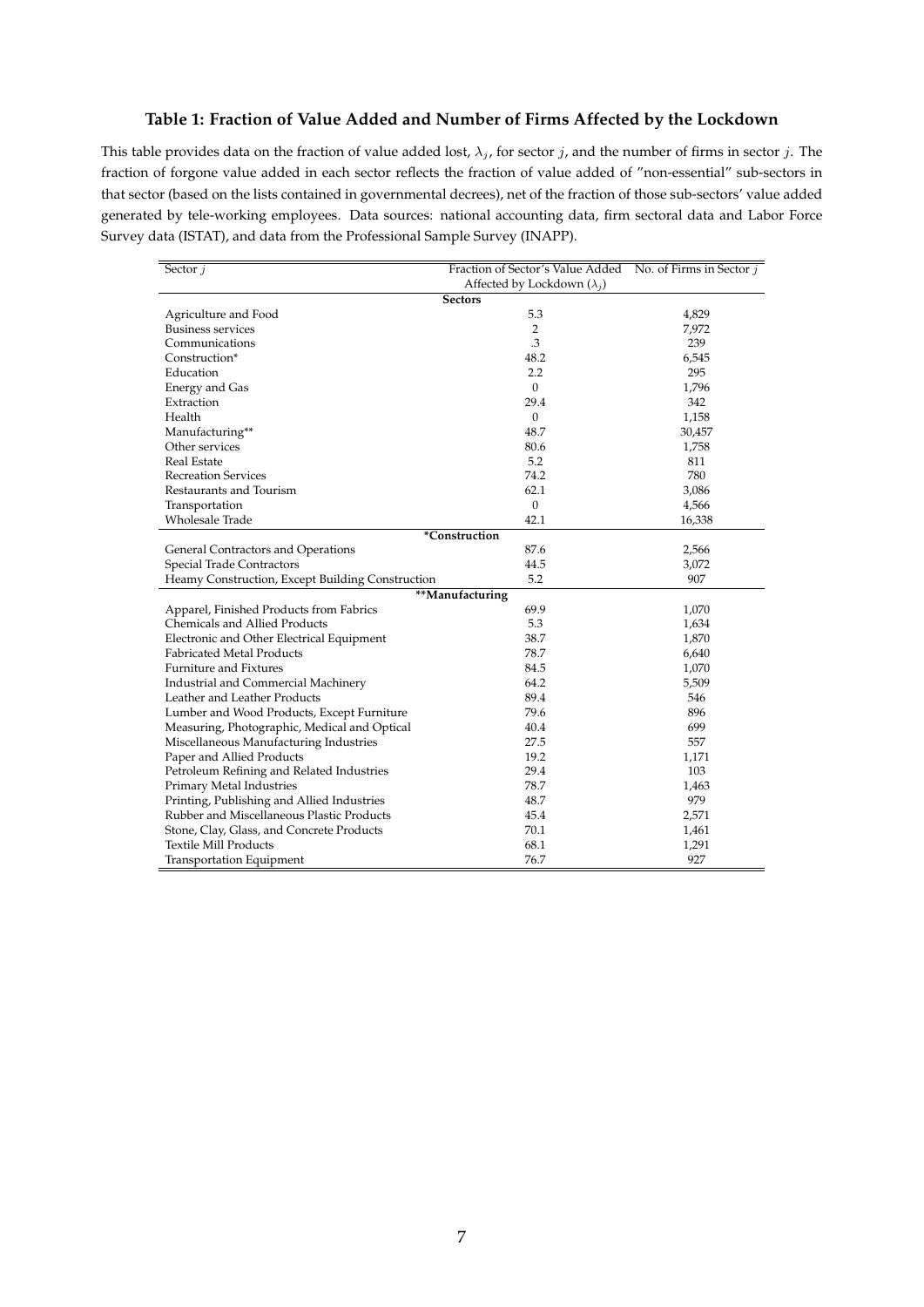#### **Table 2: Firm Characteristics: Whole Sample**

This table provides summary financial information for our sample of 80,972 companies. All values are averages of 2018 balance sheet figures. Total Equity is reported both in 2018 and 2017. The summary statistics in column (1) concern the entire sample, those in column (2) concern firms that are projected to suffer equity erosion after a 3-month lockdown, and those in column (3) concern firms projected to be in distress (i.e, those predicted to face an equity shortfall at the end of 2018) after a 3-month lockdown. The source of our data is Orbis (Bureau Van Dijk). All figures in the table are in millions of euros. Number of employees are in units.

|                                            | Firms   | Firms with equity erosion | Firms in distress        |
|--------------------------------------------|---------|---------------------------|--------------------------|
|                                            | in 2018 | after a 3-month lockdown  | after a 3-month lockdown |
|                                            | (1)     | (2)                       | (3)                      |
| <b>Total Assets</b>                        | 44.31   | 29.07                     | 13.75                    |
| <b>Total Equity</b>                        | 16.61   | 9.83                      | 1.44                     |
| Total Equity (2017)                        | 15.35   | 9.44                      | 1.29                     |
| Operating revenues                         | 36.52   | 29.98                     | 25.16                    |
| Net Income                                 | 1.29    | 0.36                      | 0.11                     |
| Total cost net of employees' costs and tax | 29.41   | 25.60                     | 22.69                    |
| Cost of employees                          | 4.97    | 3.67                      | 2.25                     |
| Taxation                                   | 0.60    | 0.35                      | 0.11                     |
| Number of Employees                        | 111.32  | 84.26                     | 58.46                    |
| <b>ROE</b>                                 | 10.66   | 6.46                      | 9.11                     |
| ROA - EBIT over Total assets (%)           | 6.25    | 4.34                      | 3.57                     |
| Z-score                                    | 6.80    | 6.30                      | 4.43                     |
| Total Equity over TA (%)                   | 32.81   | 29.68                     | 10.46                    |
| Net working capital over Total assets (%)  | 21.24   | 19.23                     | 8.31                     |
| Cash over TA (%)                           | 10.70   | 9.03                      | 7.18                     |
| Observations                               | 80,972  | 57,248                    | 13,529                   |

Tables 3, 4 and 5 provide the same summary statistics for the three sub-samples of large, medium-sized and small firms. The tables show that, on average, large, medium and small firms employ 1,544, 128 and 23 employees, respectively. Firms differ also in terms of their accounting ratios. In particular, equity capitalization (defined as Equity over Total Assets) is higher for large firms (38.12%) than for medium-sized and small ones (32.51% and 32.6%, respectively). Their lower capitalization makes small and medium firms potentially more fragile than large ones in the face of adverse shocks to their profitability. The Return on Equity (ROE) is higher in small firms (10.94%) and medium ones (10.22%) than in large firms (8.17%), but the difference narrows considering the Return on Assets (ROA, i.e., Earnings Before Interest and Taxes over Total Assets), which is, on average, 6.27% for small firms and 6.19% for large ones. However, Cash over Total Assets ranges from 10.97% for small firms to 8.91% for large ones, so that the former have a larger liquidity buffer.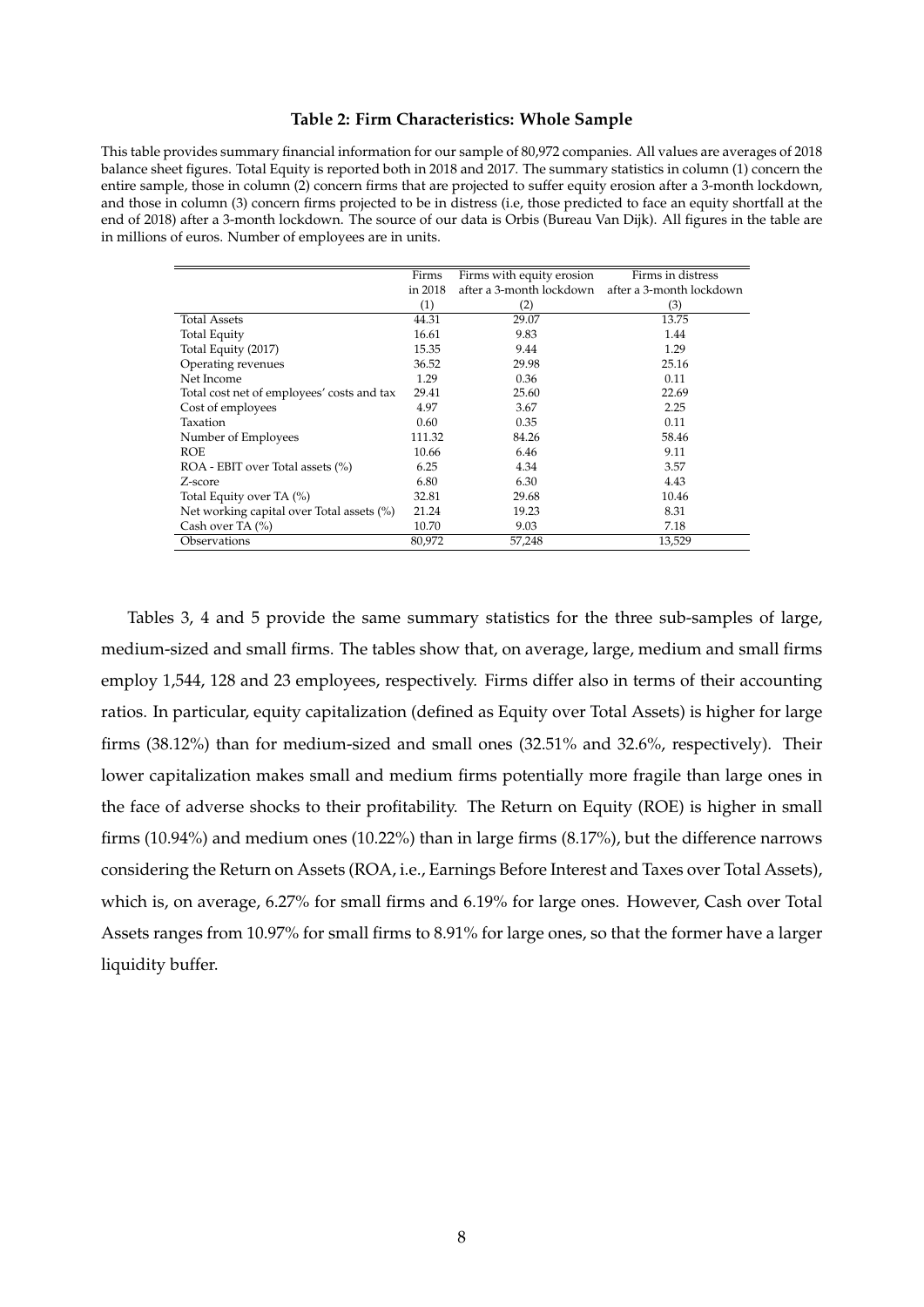## **Table 3: Characteristics of Large Firms**

This table provides summary financial information for our sample of 3,461 large companies. Large firms are defined as those with more than 250 employees and balance sheet totals of more than  $\in 43$  million. All values are averages of 2018 balance sheet figures. Total Equity is reported both in 2018 and 2017. The summary statistics in column (1) concern the sample of large firms, those in column (2) concern large firms that are projected to suffer equity erosion after a 3-month lockdown, and those in column (3) concern large firms projected to be in distress (i.e, those predicted to face an equity shortfall at the end of 2018) after a 3-month lockdown. The source of our data is Orbis (Bureau Van Dijk). All figures in the table are in millions of euros. Number of employees are in units.

|                                            | Firms   | Firms with equity erosion | Firms in distress        |
|--------------------------------------------|---------|---------------------------|--------------------------|
|                                            | in 2018 | after a 3-month lockdown  | after a 3-month lockdown |
|                                            | (1)     | (2)                       | (3)                      |
| <b>Total Assets</b>                        | 703.64  | 496.51                    | 279.18                   |
| <b>Total Equity</b>                        | 257.16  | 172.18                    | 30.41                    |
| Total Equity (2017)                        | 244.43  | 168.16                    | 29.98                    |
| Operating revenues                         | 521.56  | 490.57                    | 566.19                   |
| Net Income                                 | 19.58   | 5.30                      | 0.08                     |
| Total cost net of employees' costs and tax | 418.40  | 419.90                    | 520.19                   |
| Cost of employees                          | 72.08   | 58.77                     | 44.15                    |
| Taxation                                   | 9.33    | 6.61                      | 1.77                     |
| Number of Employees                        | 1543.65 | 1287.72                   | 1068.79                  |
| <b>ROE</b>                                 | 8.17    | 1.60                      | $-4.41$                  |
| ROA - EBIT over Total assets (%)           | 6.19    | 4.01                      | 2.42                     |
| Z-score                                    | 6.75    | 6.20                      | 4.20                     |
| Total Equity over TA (%)                   | 38.12   | 35.13                     | 14.40                    |
| Net working capital over Total assets (%)  | 17.24   | 15.03                     | 4.06                     |
| Cash over TA (%)                           | 8.91    | 7.42                      | 5.62                     |
| Observations                               | 3,416   | 1,860                     | 219                      |

#### **Table 4: Characteristics of Medium Firms**

This table provides summary financial information for our sample of 18,837 medium companies. Medium-sized firms are defined as those with between 50 and 250 employees. All values are averages of 2018 balance sheet figures. Total Equity is reported both in 2018 and 2017. The summary statistics in column (1) concern the sample of medium firms, those in column (2) concern medium firms that are projected to suffer equity erosion after a 3-month lockdown, and those in column (3) concern medium firms projected to be in distress (i.e, those predicted to face an equity shortfall at the end of 2018) after a 3-month lockdown. The source of our data is Orbis (Bureau Van Dijk). All figures in the table are in millions of euros. Number of employees are in units.

|                                            | Firms   | Firms with equity erosion | Firms in distress        |
|--------------------------------------------|---------|---------------------------|--------------------------|
|                                            | in 2018 | after a 3-month lockdown  | after a 3-month lockdown |
|                                            | (1)     | (2)                       | (3)                      |
| <b>Total Assets</b>                        | 33.80   | 31.87                     | 22.60                    |
| <b>Total Equity</b>                        | 12.91   | 10.68                     | 2.40                     |
| Total Equity (2017)                        | 11.88   | 9.88                      | 2.08                     |
| Operating revenues                         | 35.65   | 35.63                     | 40.49                    |
| Net Income                                 | 1.09    | 0.45                      | 0.21                     |
| Total cost net of employees' costs and tax | 28.73   | 29.93                     | 35.89                    |
| Cost of employees                          | 5.34    | 4.92                      | 4.21                     |
| Taxation                                   | 0.48    | 0.33                      | 0.18                     |
| Number of Employees                        | 128.30  | 118.93                    | 117.69                   |
| <b>ROE</b>                                 | 10.22   | 5.09                      | 6.74                     |
| ROA - EBIT over Total assets (%)           | 6.22    | 4.33                      | 3.49                     |
| Z-score                                    | 6.63    | 6.17                      | 4.25                     |
| Total Equity over TA (%)                   | 32.51   | 30.12                     | 11.31                    |
| Net working capital over Total assets (%)  | 20.14   | 17.95                     | 5.39                     |
| Cash over TA (%)                           | 10.19   | 9.00                      | 8.27                     |
| Observations                               | 18,837  | 12,287                    | 2,699                    |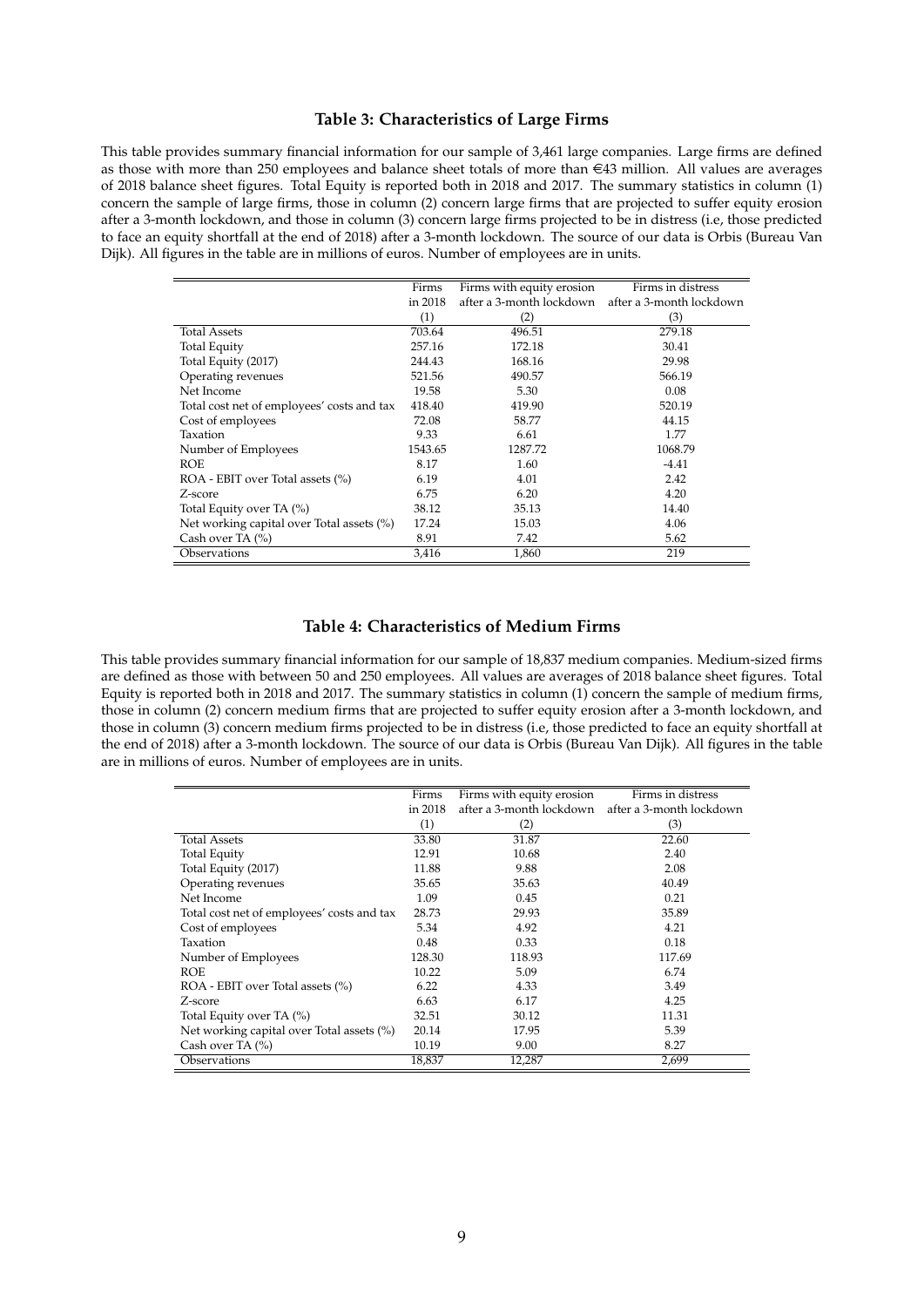### **Table 5: Characteristics of Small Firms**

This table provides summary financial information for our sample of 58,719 small companies. Small firms are defined as those with less than 50 employees and balance sheet total of more than  $\epsilon$ 2 million. All values are averages of 2018 balance sheet figures. Total Equity is reported both in 2018 and 2017. The summary statistics in column (1) concern the sample of small firms, those in column (2) concern small firms that are projected to suffer equity erosion after a 3-month lockdown, and those in column (3) concern small firms projected to be in distress (i.e, those predicted to face an equity shortfall at the end of 2018) after a 3-month lockdown. The source of our data is Orbis (Bureau Van Dijk). All figures in the table are in millions of euros. Number of employees are in units.

|                                            | Firms   | Firms with equity erosion | Firms in distress        |
|--------------------------------------------|---------|---------------------------|--------------------------|
|                                            | in 2018 | after a 3-month lockdown  | after a 3-month lockdown |
|                                            | (1)     | (2)                       | (3)                      |
| <b>Total Assets</b>                        | 9.33    | 8.10                      | 6.02                     |
| <b>Total Equity</b>                        | 3.80    | 2.57                      | 0.61                     |
| Total Equity (2017)                        | 3.14    | 2.47                      | 0.50                     |
| Operating revenues                         | 8.58    | 8.49                      | 10.09                    |
| Net Income                                 | 0.28    | 0.12                      | 0.08                     |
| Total cost net of employees' costs and tax | 7.18    | 7.35                      | 9.07                     |
| Cost of employees                          | 0.98    | 0.93                      | 0.89                     |
| Taxation                                   | 0.13    | 0.08                      | 0.06                     |
| Number of Employees                        | 22.55   | 22.44                     | 22.54                    |
| <b>ROE</b>                                 | 10.94   | 7.06                      | 10.00                    |
| ROA - EBIT over Total assets (%)           | 6.27    | 4.35                      | 3.62                     |
| Z-score                                    | 6.86    | 6.34                      | 4.48                     |
| Total Equity over TA (%)                   | 32.60   | 29.33                     | 10.16                    |
| Net working capital over Total assets (%)  | 21.82   | 19.78                     | 9.14                     |
| Cash over TA (%)                           | 10.97   | 9.10                      | 6.93                     |
| Observations                               | 58,719  | 43,101                    | 10,611                   |

Labor costs (Employee Cost) range from 0.98 to 72.08 million, on average, and correspond to an average cost per employee of  $\in 46,694$  for large firms, and  $\in 43,555$  for small firms. Hence, the cost per employee does not differ widely with firm size, implying that the labor cost subsidy per employee during lockdown is quite balanced across firm size sub-samples. However, total costs net of employees' cost and tax, scaled by operating revenues, are larger for small firms (about 83%) relative to medium-sized and large firms (slightly above 80%), indicating a higher operating leverage (fraction of fixed costs in total costs) for the smaller firms in our sample.

To better assess the creditworthiness of these different firms, we employ the Altman Z-score based on the yearly values of four key financial ratios according to the formula proposed by Altman et al. (2014) for firms for which only the book value of equity (as opposed to the market value) is available. This calculation also allows us to assess to what extent firm solvency deteriorates as a result of the COVID-19 shock. For each firm  $i$  in the sample, we measure the Altman Z-score, according to

$$
z_{it} = 3.25 + 6.56 \cdot x_{1it} + 3.26 \cdot x_{2it} + 6.72 \cdot x_{3it} + 1.05 \cdot x_{4it}, \tag{1}
$$

where  $x_{1it}$  is the ratio of the Working Capital of firm  $i$  to its Total Assets,  $x_{2t}$  is the ratio of Capital Reserves to Total Assets,  $x_{3t}$  is Earnings Before Interest and Taxes scaled by Total Assets, and  $x_{4t}$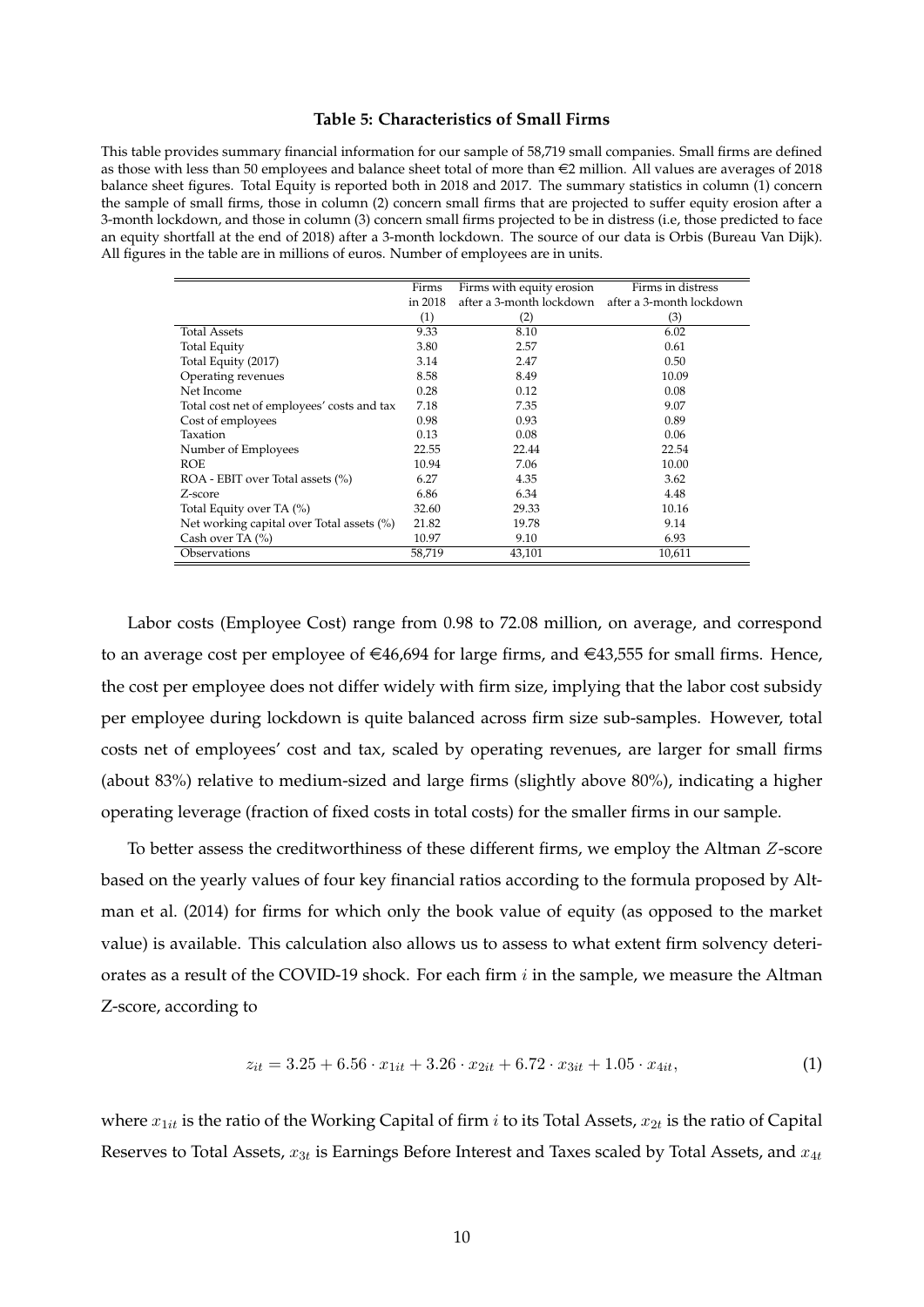is the ratio of the Book Value of Equity to Total Liabilities, each measured in accounting year  $t^3$ . Tables 3, 4 and 5 show that the  $Z$ -score is very similar across firm size classes, as it ranges from 6.75 for large firms, to 6.63 for the medium and 6.86 for the small firms. This indicates that, on average, there is no significant difference in terms of creditworthiness among the three types of firms that we investigate prior to the COVID-19 shock.

Comparing the number of firms and employees in our database with those reported by ISTAT for 2017 (the latest available data), it emerges that our sample under-represents small firms, as it does not include those with less than  $\in$ 2 million of Total Assets. ISTAT reports that firms with more than 9 employees (excluding Agriculture) have 7,808,000 employees, of which 40.5% are in small firms, 24.6% in medium firms, and 35% in large firms. In our sample, the share of employees working in small firms is only 15.3%, while the shares of employees in medium and large firms are 27.0% and 57.7% respectively, as illustrated by Figure 1. The figure also reports the allocation of Total Assets in our sample, which largely mirrors that of employees, i.e., 15.1%, 18.3% and 66.5% for small, medium and large firms respectively.

#### **Figure 1: Shares of Total Assets and Employees in Large, Medium-Sized and Small Firms**

The figure shows the proportions of large, medium-sized, and small firms in our sample, as defined by European Commission, in terms of total assets and employees. The source of our data is Orbis (Bureau Van Dijk) and the data are for 2018.



Figure 2 presents the distribution of Total Assets by sector: Manufacturing is the sector with the largest Total Assets (829 billion), followed by Business Services (618 billion). It is also the sector featuring the largest number of employees (2,441,000), again followed by Business Services

 $3$ See Altman et al. (2020) for the calibration of the Z-score model to Italian firms.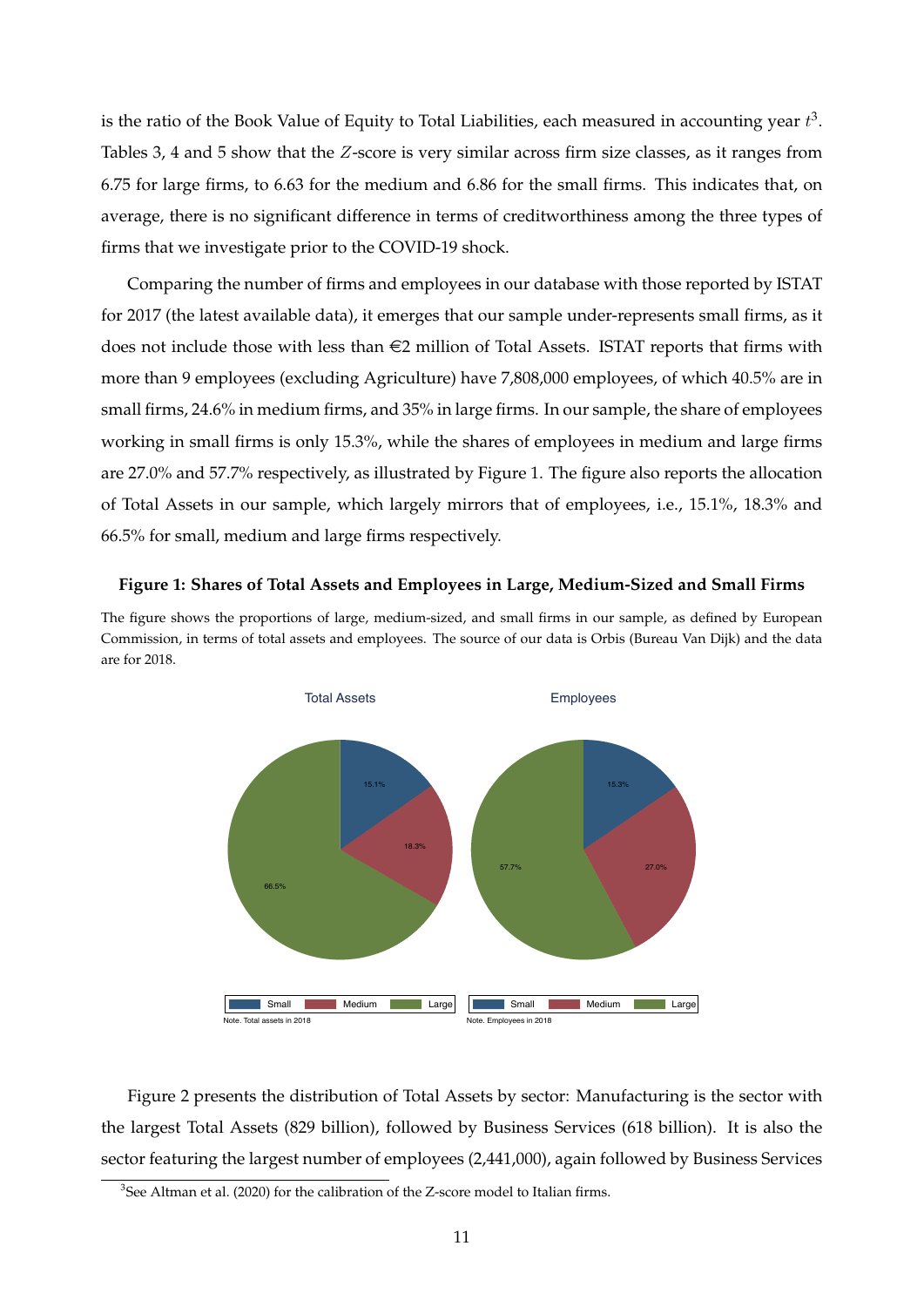## (2,161,000), as shown in Figure 3.

## **Figure 2: Total Assets by Sector**

The figure shows the total assets by sector, in our sample, from national accounting and firm sectoral data as defined by ISTAT. The source of our data is Orbis (Bureau Van Dijk) and the data are for 2018.



## **Figure 3: Number of Employees by Sector**

The figure shows the number of employees by sector, in our sample, from national accounting and firm sectoral data as defined by ISTAT. The source of our data is Orbis (Bureau Van Dijk) and the data are for 2018.

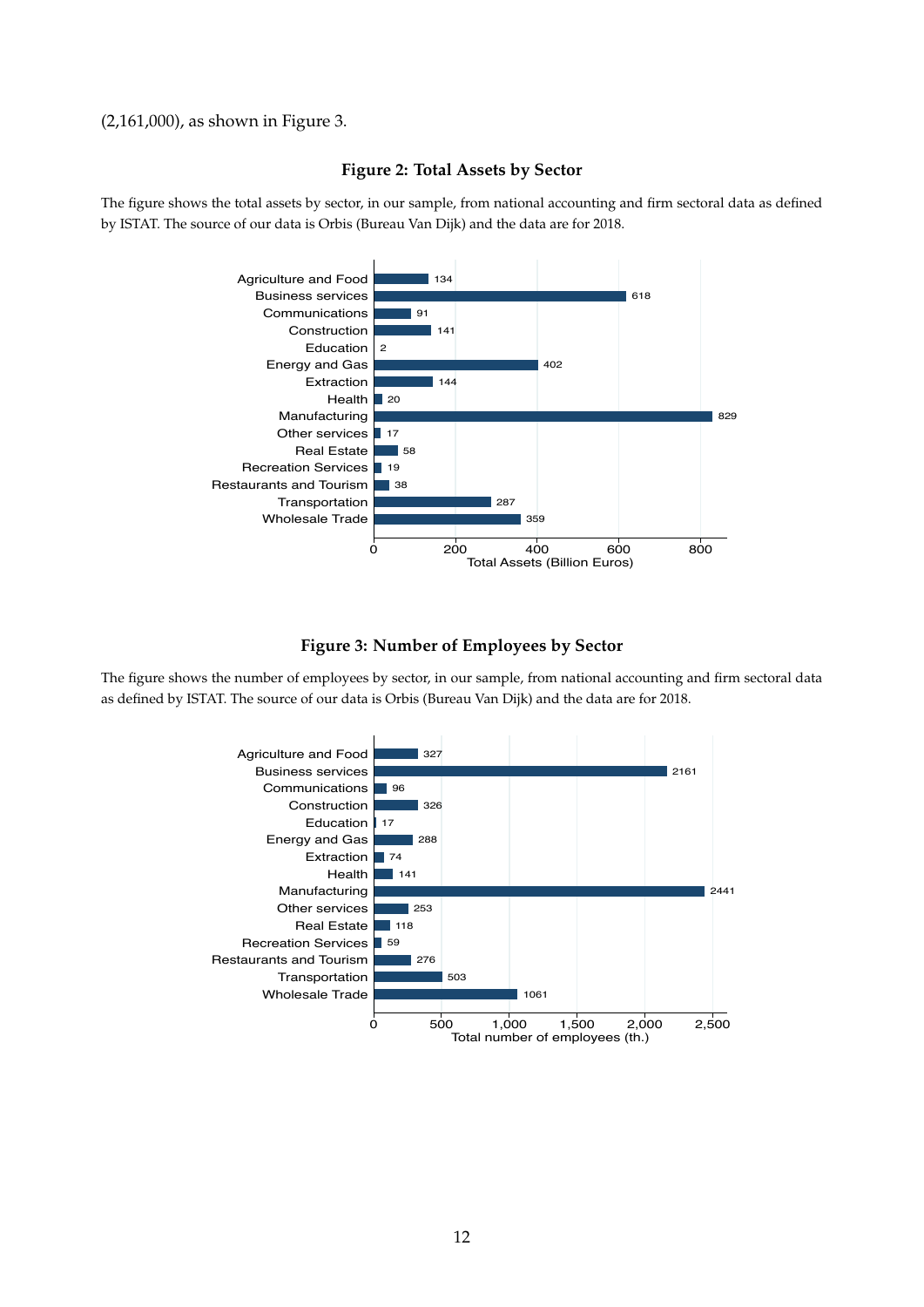# **3 Methodology**

Based on the above dataset, we estimate the net income losses due to the lockdown for each company in our sample. The key idea is to use 2018 balance sheet data for firms present in the ORBIS database at the end of 2017, and featuring a positive book value, and then simulate the impact of the COVID-19 lockdown on their operating revenues, labor and non-labor costs, taxes and profits. $4$  This approach has the disadvantage of basing our analysis on the Italian economic conditions in 2018, rather than in 2020, but has several advantages. First, the difference between the economic situation in Italy in 2018, and that at the beginning of 2020 before the COVID-19 shock was rather small due to anemic economic growth. GDP growth was 0.8% in 2018 and 0.3% in 2019, and its 2020 forecast by ISTAT was 0.6%. Therefore, the economic outlook and also the values we observe are roughly similar between 2018 and the projections for 2020.

Second, simulating the COVID-19 shock based on actual historical data, rather than forecasts, provides an immediate counterfactual to evaluate the equity injections required to restore firms' solvency following the COVID-19 shock. This rules out confounding factors due to estimation errors that may affect the forecast of balance-sheet variables in 2020, absent the COVID-19 shock. Third, our approach is simple and intuitive: we effectively simulate what would have happened if the 2020 COVID-19 shock had occurred in an economic situation identical to that of 2018.

We proceed as follows. For firms in sectors unaffected by the lockdown, we consider the actual profits realized in 2018, equal to operating revenues  $y_i$  minus labor costs  $w_i$ , non-labor costs  $z_i$  and taxes  $\tau_i$ :

$$
\pi_i = y_i - w_i - z_i - \tau_i,\tag{2}
$$

In contrast, in sectors affected by the lockdown, both revenues and costs are assumed to be lower: on the one hand, the operating revenues of firm  $i$  in sector  $j$  are assumed to drop by the fraction of the sector j's value-added affected by the lockdown (i.e., the fraction  $\lambda_j$  shown in Table 1); on the other hand, the labor costs of firms operating in these sectors are correspondingly reduced, the wages of inactive employees being covered by the Italian government under its "Cassa Integrazione Guadagni"(CIG) scheme. We capture this labor cost subsidy to affected companies by assuming that in sector  $j$ , firms save a fraction  $\lambda_j$  of their wage costs  $w_i$ . Non-labor costs,  $z_i$ , include both fixed costs and material costs before taxes, and are assumed not to vary as a result of the COVID-19 shock.<sup>5</sup> Taxes  $\tau_i$  are instead assumed to drop by the same fraction as operating

<sup>4</sup>Orbis defines Operating Revenues as the sum of Revenues from Goods Sold, Production, Revenues from Sale or Fixed assets and Material Sold, Other Operating Revenues, and Transfer of Operating Revenues.

<sup>&</sup>lt;sup>5</sup>The assumption that material costs (and hence  $z_i$ ) did not vary much even in sectors affected by the lockdown is reasonable, in view of the unanticipated and sudden nature of the COVID-19 shock. In a different vein, Schivardi et al. (2020) assume an elasticity of material costs with respect to sales in Italian firms equal to 0.5. We report the results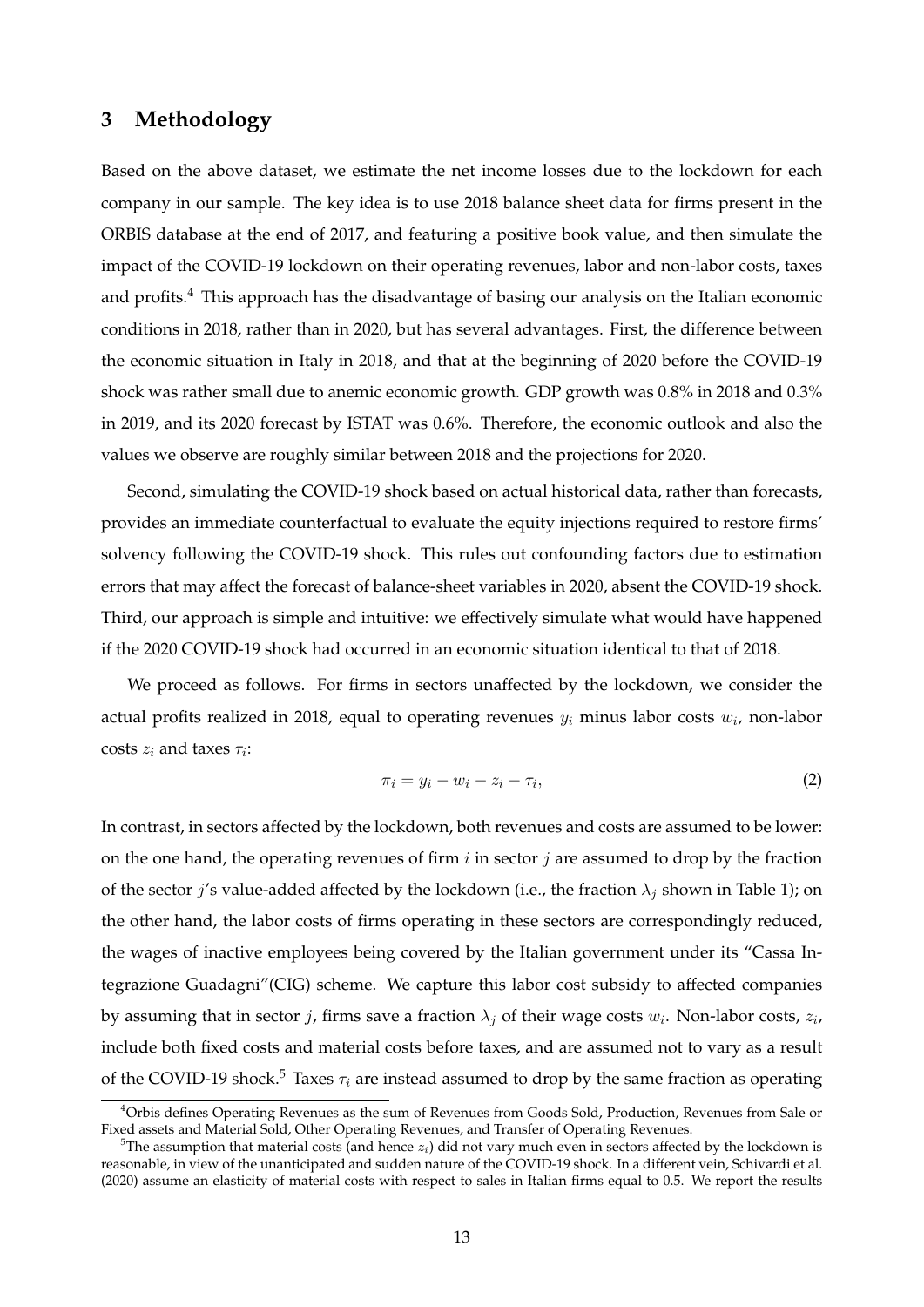revenues for the duration of the lockdown. Hence, the yearly profit (or loss) for firm i in sector j, as a result of the shock, after  $X$  months of lockdown, is assumed to be:

$$
\hat{\pi}_i(X) = (y_i - w_i - \tau_i) \left( 1 - \frac{X}{12} \lambda_j \right) - z_i,
$$
\n(3)

where the operating revenues  $y_i$ , the cost of employees  $w_i$  and taxes  $\tau_i$  of firm  $i$ , are calculated by re-scaling each firm's revenues and variable costs in 2018 by the fraction of lockdown months  $X/12$ , multiplied by sector *j*'s lockdown severity  $\lambda_i$ .

The annual profits of each company are simulated for six hypothetical scenarios featuring different lockdown durations – from 1 to 6 months. For each duration, the annual simulated profits of each firm based on equation  $(3)$  are the sum of its profits during the  $X$  lockdown months and those in the non-lockdown  $12 - X$  months.<sup>6</sup> Based on these simulated profits, we calculate both the drop in profits relative to the non-lockdown scenario and the year-end equity erosion for each company in the sample, defined as the difference between its equity at the end of 2017 and its profit reduction associated with a hypothetical lockdown of  $X$  months in 2018. A firm is projected to be distressed if it is estimated to have negative net worth by the end of 2018, not by the end of the assumed lockdown period of  $X$  months. This implies that firms affected by the lockdown are assumed to go back to their normal level of revenues (and to lose eligibility for wage subsidies as well as tax reductions) as soon as the lockdown is lifted. Hence, assuming say a three-month lockdown, firms are predicted to have nine months of normal (i.e., no-COVID-19 affected) profits. As mentioned earlier, this assumption is doubtless optimistic and may well bias our estimates of the proportion of distressed firms downwards.

Reliance on end-of-2017 book values and on 2018 profit data may lead to overestimating the incidence of distress, as we neglect the profits in 2019 and 2020 that may have allowed firms to achieve somewhat higher equity cushion, had they not been distributed as dividends. Conversely, these assumptions may lead to an underestimate of the incidence of distress insofar as we ignore losses that firms may have experienced in 2019. However, sticking to 2018 realized data enables us to avoid making assumptions (and producing predictions) about the dynamics of profit and losses of these firms in 2019 and 2020.

We also calculate the percentage of companies forced into distress by the lockdown, i.e., those whose year-end projected cumulative losses exceed their initial equity, assuming a lockdown of  $X$ 

based on this alternative assumption as a robustness check in the Online Annex.

 $6$ This assumes a uniform distribution of profits over the year and, therefore, neglects their seasonality, which may be important in some sectors such as Tourism. Of course, since the definition of the lockdown parameters themselves are estimates, this is not likely to be of any consequence for the first-order calculations that we are attempting, and would decline with the duration of the lockdown.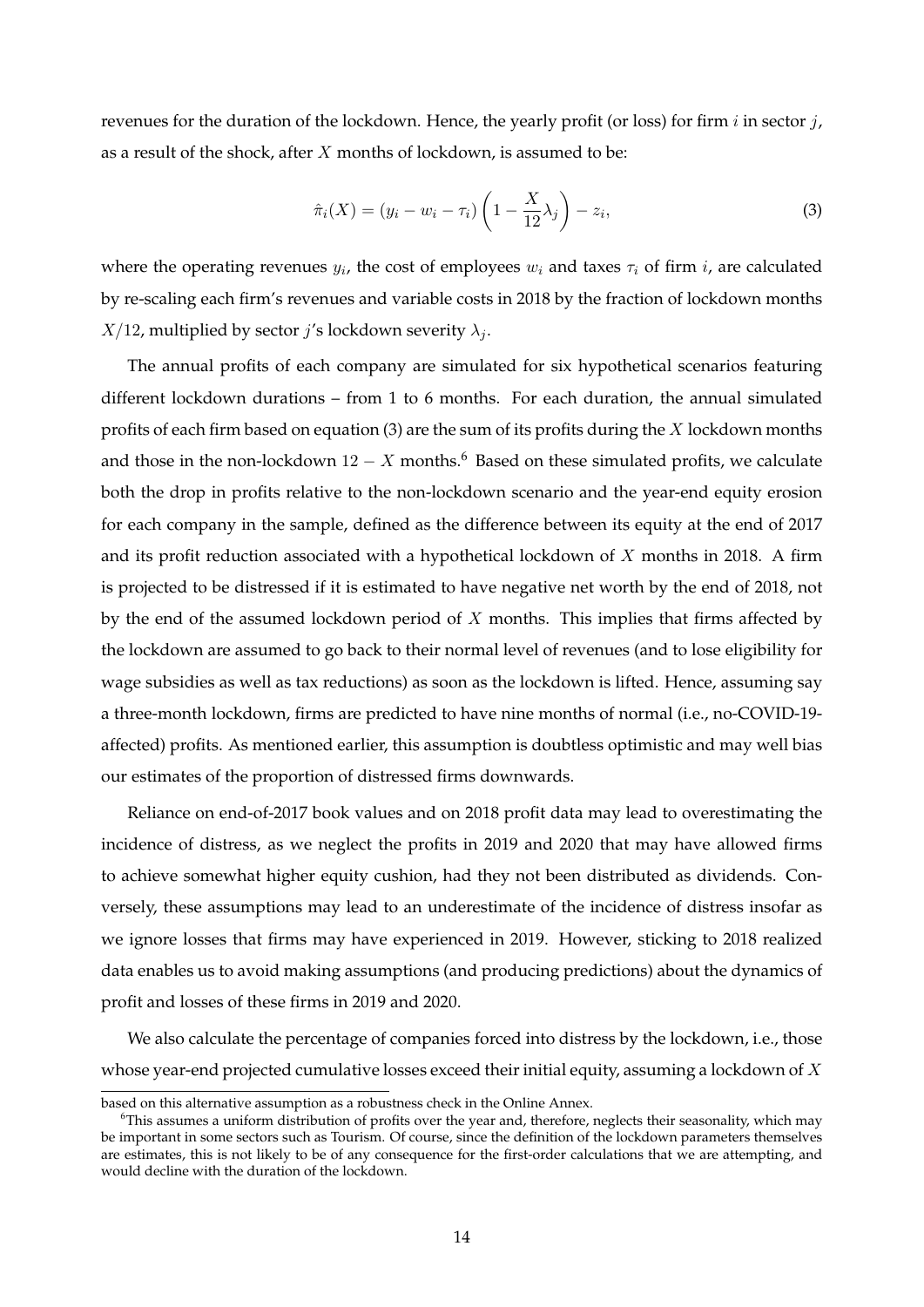months. These are firms that, absent a re-capitalisation, are predicted to have year-end negative book value. Of course, these companies need not necessarily go bankrupt if they have access to liquidity in the form of bank loans or bond issuance, for instance as a result of government guarantees, or if they can persuade their creditors to restructure their liabilities, or if they can raise equity via new share issuance. It should also be noted that all our calculations are based on book values, and to the extent that market values deviate from the book values, a firm may have a negative net worth on a book basis, and yet be viable in the eyes of the market (or the opposite).

Finally, it is worth highlighting two other possible limitations of our methodology. For simplicity, we assume (i) the lockdown to be lifted simultaneously in all sectors and (ii) the profits of each firm to go back to "normal" as soon as the lockdown is lifted. In practice, the lockdown period may differ across sectors, being shorter in productive sectors where social distancing is less problematic. Moreover, revenues and profits are likely to revert to the pre-lockdown level only gradually, and at different speeds across sectors: in some, such as Tourism, they are likely to take much longer to recover than in others, again because social distancing requirements pose greater challenges. On the whole, the fact that the post-lockdown recovery is going to be gradual in most sectors suggests that the 3-month lockdown scenario that we present as our baseline should really be considered as a lower bound: predicted losses, equity shortfall and defaults may well be more accurately approximated by those that we report for a longer lockdown period.

# **4 Aggregate Effect of the Lockdown**

The main objective of this paper is to assess the extent to which the lockdown due to the COVID-19 pandemic eroded the equity of Italian firms by inflicting losses on them. Figure 4 presents our forecast of the change in profits and the resulting equity erosion (i.e., the reduction in firm equity due to losses) and equity shortfall (i.e., the amount of negative net worth of distressed companies) for the entire sample of firms, for alternative scenarios regarding the duration of the lockdown. Specifically, the green bars show the aggregate lockdown-induced reduction in profits for the whole sample relative to the profits under no-lockdown scenario (which coincide with those realized in 2018 – the counterfactual for our analysis). The red bars measure the aggregate equity erosion, i.e., the total losses for the sub-sample of firms that, according to our simulation, experience lockdown-induced losses and, thus, a reduction in the book value of their equity relative to the initial level (as of the end of 2017): hence, this is the total sum that would be required to restore firm equity to its value in a no-COVID-19 scenario. Finally, the blue bars measure the equity shortfall for the sub-sample of distressed firms, i.e., those that end up with negative year-end net worth, due to the lockdown: this can be thought as the total sum required to bring distressed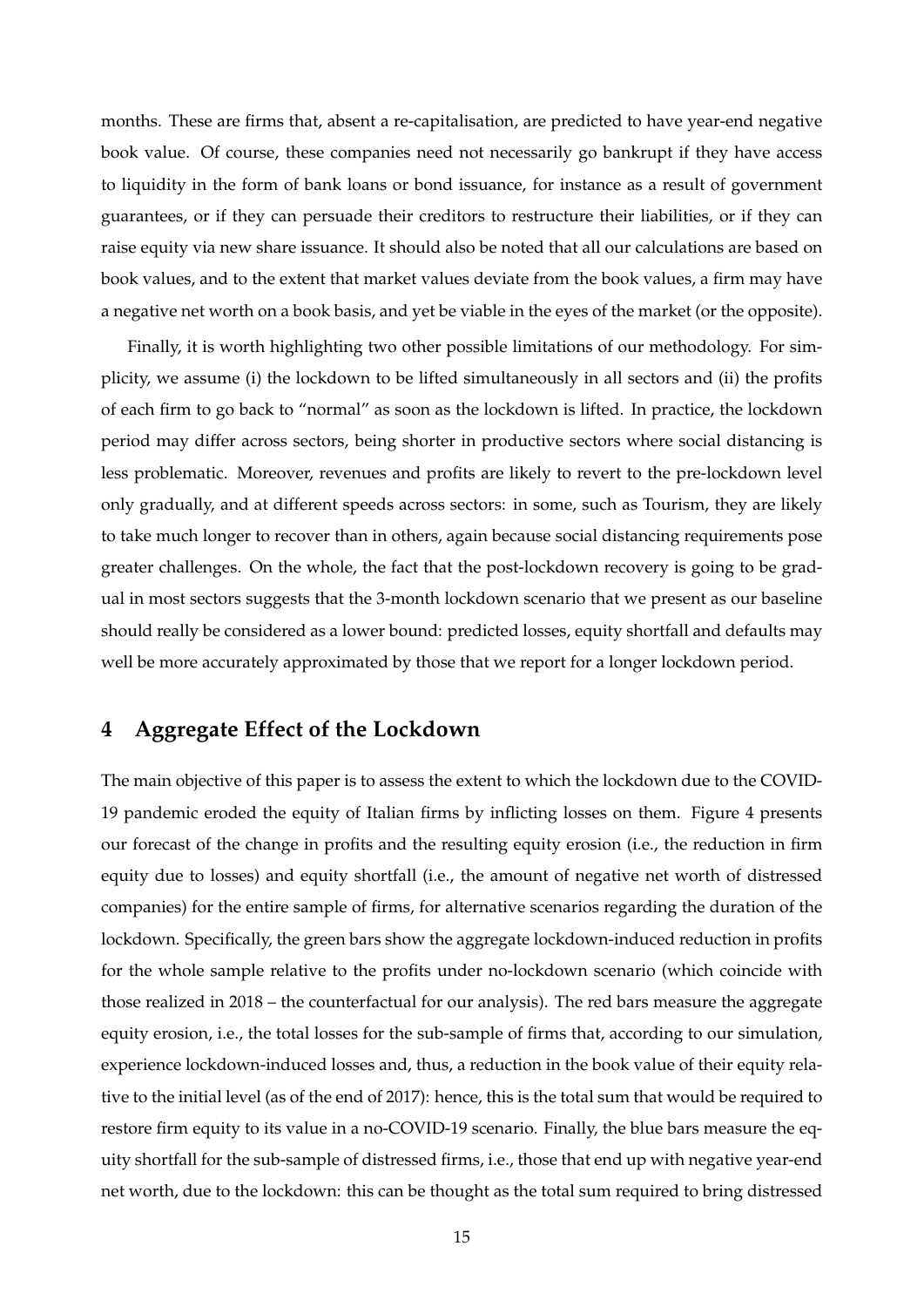firms (barely) back to solvency.

#### **Figure 4: Lockdown Effect on Profits and Equity: All Firms**

The figure shows the annual financial projections for the whole sample of firms, as a function of the lockdown duration. Profit reduction is defined as the difference between firms' actual annual profits in 2018 and their projected end-ofthe-year profits after X months of lockdown. Equity erosion is defined as the sum of all firms' end-of-the-year losses after X months of lockdown. Equity shortfall is defined as the amount of negative net worth for all the firms with end-of-year negative equity after X months of lockdown. Data source: Orbis (Bureau Van Dijk).



The figure shows that, after a three-month lockdown, the firms in our sample are projected to experience an annual drop in profits of  $\epsilon$ 170 billion. Such a lockdown is sufficient to trigger an equity erosion of  $\epsilon$ 117 billion,  $\epsilon$ 86 billion of which arising in firms facing losses but retaining a positive year-end book value, and  $\in$ 31 billion of equity shortfall in distressed firms. As shown in Table 2, a three-month lockdown would erode the equity of 57,248 firms, i.e., 71% of our sample. Moreover, it would force as many as 13,529 firms into distress out of 80,972 (see column 3), implying a 17% default rate in the absence of any debt restructuring or equity injection.<sup>7</sup>

Since the firms predicted to enter distress employ 790,905 employees, i.e., almost 9% of the 9,013,803 employees in our sample, the employment drop resulting from their bankruptcy and liquidation would be of significant macroeconomic relevance. To put its magnitude in perspective, one should consider that between 2007 and 2013, i.e., the years of the financial crisis and of the subsequent sovereign debt crisis, employment dropped by about 774,000 units for a similar sample of Italian firms (i.e., those with at least 10 employees and belonging to the same sectors). $8$ Hence, the employment drop predicted to result from a 3-month lockdown exceeds that resulting from close to six years of almost uninterrupted financial crisis.

 $^{7}$ If we use the elasticity of material costs with respect to sales in Italian firms equal to 0.5 as in Schivardi et al. (2020) the impact of the COVID-19 shock on firm's profits and equity is milder than in our estimates. For example, the fraction of distressed companies resulting from a 3-month lockdown drops from 17% to 11%.

 ${}^{8}$ This estimate is based on Bank of Italy data, drawn from the Appendix to the 2013 Bank of Italy Annual Report, Table a9.9, and on ISTAT industry-level data.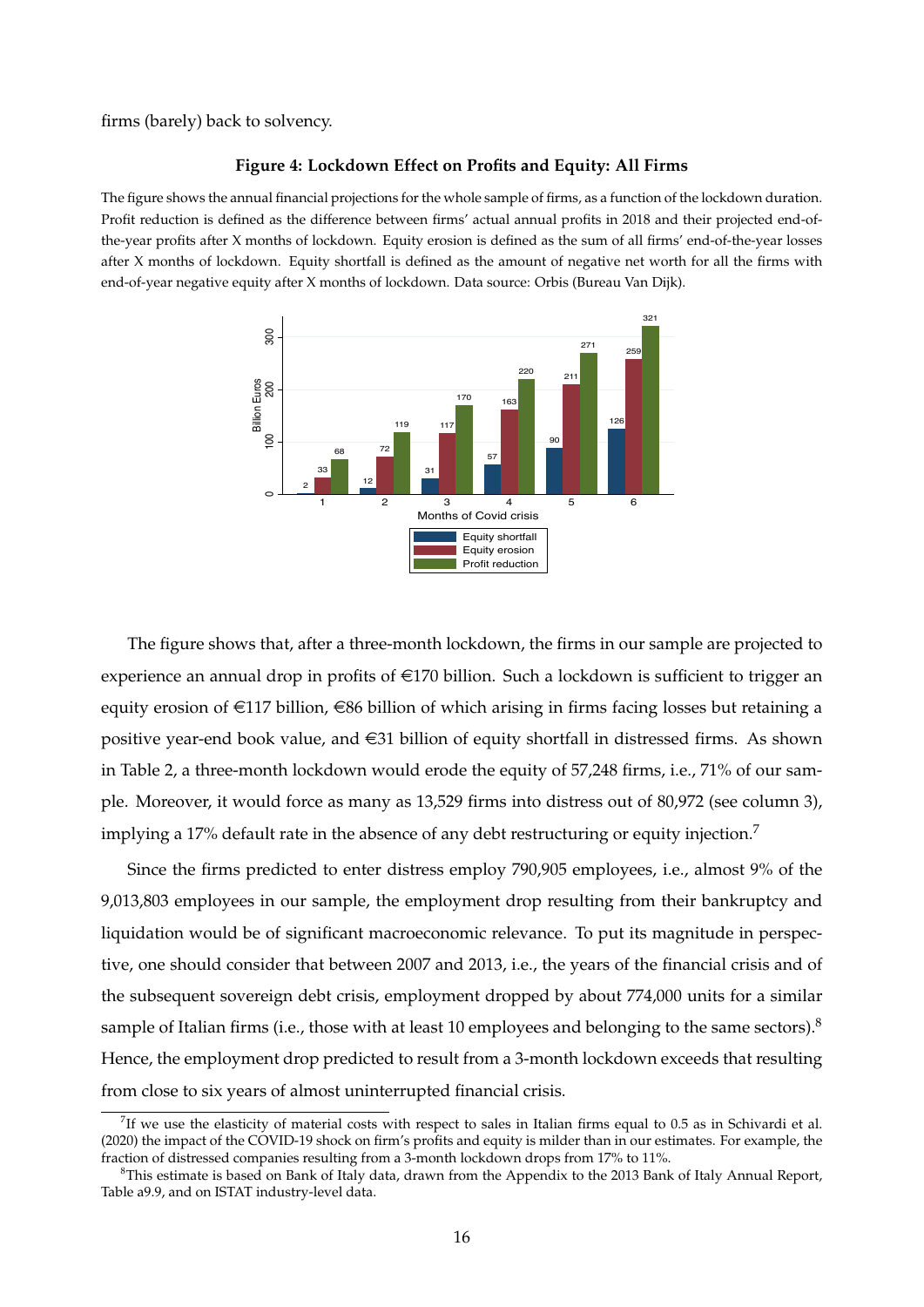Figure 4 also shows that a six-month lockdown would entail a  $\epsilon$ 321 billion drop in aggregate yearly profits, a  $\in$ 259 billion equity erosion for the whole sample, and a  $\in$ 126 equity shortfall for distressed firms. In fact, the equity shortfall grows non-linearly as a function of lockdown duration, especially for distressed companies, even though profits decrease linearly by construction, given our assumption that the impact of the lockdown on profits is uniformly distributed across months. After four months, the predicted equity shortfall for distressed companies is 84% larger than that predicted after three months, but it becomes 190% larger after five months, and 306% larger after six. This is due to the optionality of the equity contract, i.e., to the limited-liability option enjoyed by shareholders.

By the same token, the distress rate is also increasing in lockdown duration, as shown by Figure 5: a six-month lockdown would force about 33% of firms into financial distress (i.e., more than 26,000 companies in our sample), almost twice as large as the distress rate predicted for a three-month lockdown. $9$  While such a long lockdown period may be considered unrealistic, a full immediate recovery of economic activity after *three months* (as is assumed in our 3-month lock-down scenario) is also quite unrealistic. As underscored for example by Philip Lane, the ECB's chief economist, "it is likely to take at least *three years* for the Eurozone economy to fully recover from the extraordinary and severe shock of the coronavirus crisis" (emphasis added).<sup>10</sup> In line with this possibility, one could also interpret a longer period of lock-down as capturing a more prolonged period of stress in terms of weaker demand, and thus lower revenues. Note, however, that once the lockdown is lifted, firms may no longer benefit from the same advantages as during the crisis, in terms of reduced workers' payments or lower taxes. From this perspective, the losses produced by our simulations even for a six-month lockdown may be underestimated, in particular for highly labor-intensive firms.

<sup>9</sup>Recall that the distress rates shown in Figure 5 are *exclusively* due to the lockdown associated with the COVID-19 shock; absent this shock, no firm would be distressed, as our sample only includes firms with positive (beginning- and end-of-year) book equity.

<sup>&</sup>lt;sup>10</sup>"Eurozone recovery to take three years, warns ECB's chief economist", Financial Times, 1 May 2020.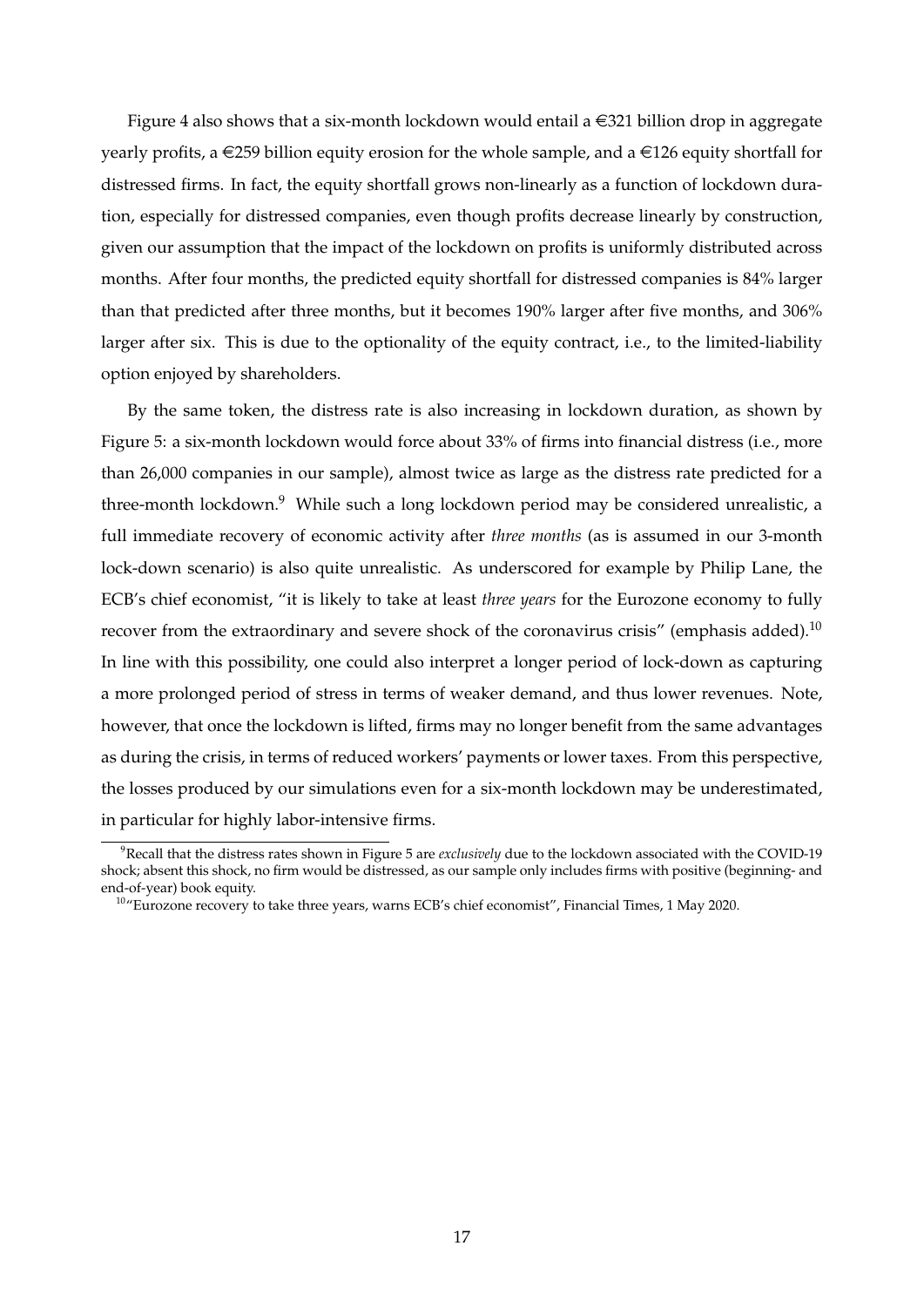#### **Figure 5: Distress Rate by Lockdown Duration**

The figure shows the distress rates for the whole sample of firms as a function of the lockdown duration. Distress rate is defined as the fraction of firms in the sample whose annual losses after X months of lockdown exceed total beginning-of-year equity (taken to be equal to its book value at the end of 2017). Data source: Orbis (Bureau Van Dijk).



# **5 Distributional Effects of the Lockdown**

The evidence presented in Section 4 gauges the size of firms' aggregate losses resulting from the lockdown and the resulting aggregate equity erosion. However, understanding how losses are distributed across firms is equally important, as it determines which of them are most likely to become under-capitalized or even distressed. As such, it is also a pre-requisite to guide any policy aimed at injecting equity in firms so as to rebalance the capital structure of the most affected ones.

Table 2 provides a first indication of how firm characteristics affect the impact of the COVID-19 shock on firm losses and equity. First, comparing the second and third columns of the table highlights the role of firm size: the firms suffering equity erosion (column 2), and especially those ending up in distress (column 3), are mostly small. That small firms are more likely to enter distress after a three-month lockdown can also be inferred from column 3 of Tables 3, 4 and 5.

Moreover, the descriptive statistics in Table 2 indicate that firms ending in distress are less capitalized than the larger group of those that suffer equity erosion due to the lockdown: the former were already highly indebted even in the absence of the COVID-19 shock, with an Equity-Total Assets ratio of 10.46%, while the corresponding figure for the latter is 29.68%. Being highly leveraged to begin with, distressed firms earn an average ROE of 9.11% but an average ROA equal to only 3.57%, i.e., about half the whole sample average, and have a Z-score of 4.43, corresponding to 65% of the average Z-score in the whole sample.<sup>11</sup>

 $11$ This finding is not unique to Italian firms: the average U.S. firm going into distress after the COVID-19 outbreak already had a junk bond rating (B+) before the outbreak, to be compared with an A rating for the average firm, while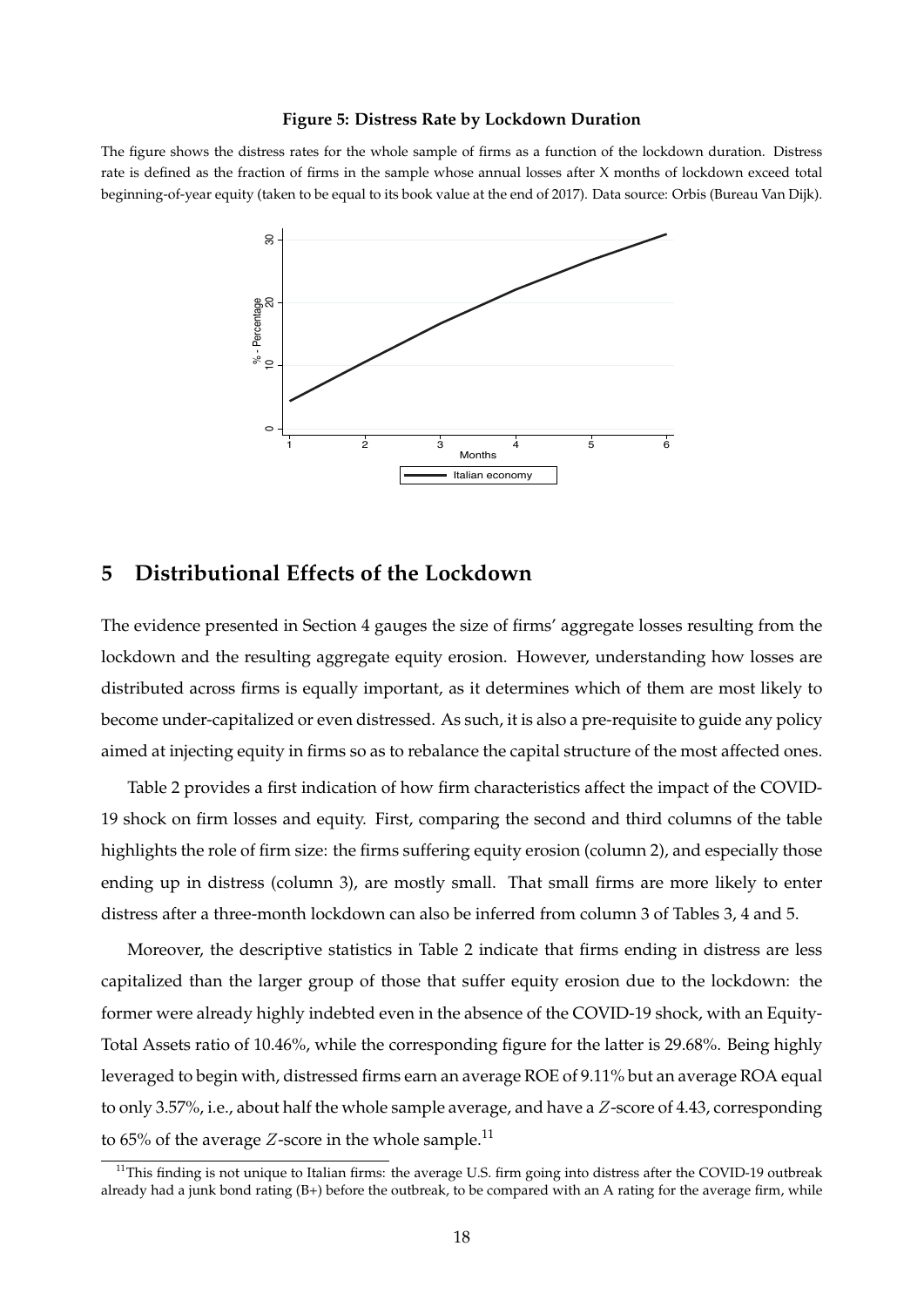Table 2 also reveals that distressed firms are much more labor intensive than other firms: they have far more employees relative to total assets, and a cost structure where labor costs weigh relatively more in total costs (net of employees' costs). Hence, their demise would imply massive redundancies.

In what follows, we analyze in greater depth how the effects of the COVID-19 shock vary depending on firm size, leverage, ownership, listing status, industry and location, considering different scenarios about the lockdown duration.

## **5.1 Firm Size**

Figure 6 confirms that the impact of the lockdown differs widely for large, medium and small firms: after a three-month lockdown, the distress rate is 6.4% for large firms, while it equals 14.3% for medium firms and 18.1% for small firms. In all the lockdown scenarios considered, the distress rate of small firms exceeds that of other firms, ranging from 4.7% for a one-month lockdown to 33% for a six-month one. The second most affected firms are medium ones, with a distress rate between 3.8% and 27%, and the least affected are large firms, with a distress rate ranging from 0.9% to 15.7%, depending on the duration of the lockdown.

#### **Figure 6: Distress Rate by Lockdown Duration and Firm Size**

The figure shows the distress rates for the groups of large, medium and small firms as a function of the lockdown duration. Distress rate is defined as the fraction of firms whose annual losses after X months of lockdown exceed total beginning-of-year equity (taken to be equal to its book value at the end of 2017). Data source: Orbis (Bureau Van Dijk).



The impact of the lockdown on profit reduction and equity erosion also differs widely across the sub-samples of large, medium and small firms, as shown by Figures 7, 8 and 9: large compa-

those that only experienced only equity erosion have an A rating. These figures are based on 94 Chapter 11 bankruptcy filings, 2010-2013. Sources: Compustat, Company Filings and S&P. We thank E.Altman for providing us these data.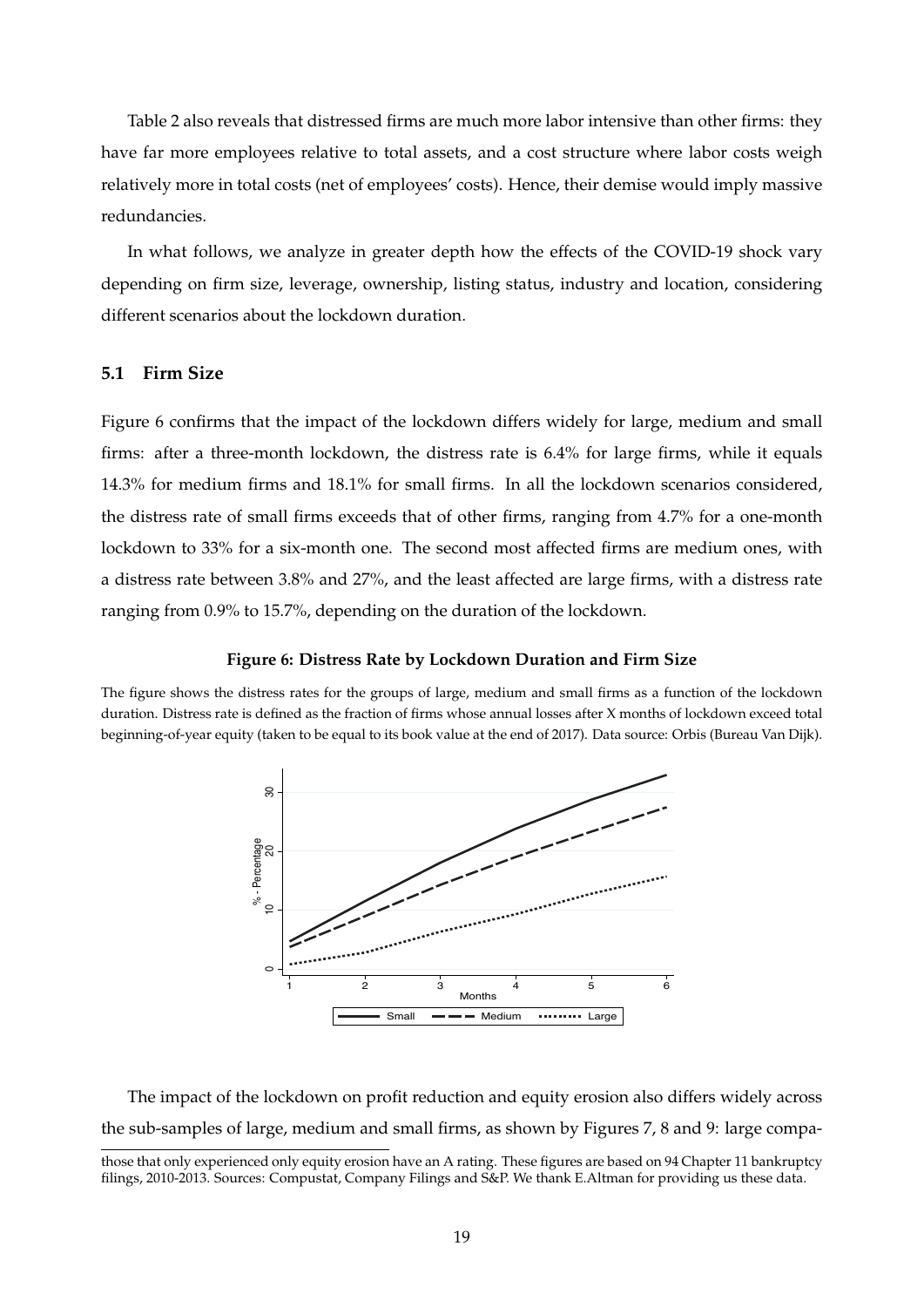nies suffer a considerably larger aggregate drop in profits and equity erosion than either mediumsize or small companies. Yet, being initially better capitalized, they do not suffer a commensurately larger equity shortfall: indeed, their equity shortfall after a 3-month lockdown  $(\infty 10$  billion) is the same as for medium-size firms, and slightly lower than for small firms  $(€11$  billion).

## **Figure 7: Lockdown Effect on Profits and Equity: Large Firms**

The figure shows the annual financial projections for large firms, defined as those with more than 250 employees and balance sheet total of more than  $\in$ 43 million, as a function of the lockdown duration. Profit reduction is defined as the difference between firms' actual annual profits in 2018 and their projected end-of-the-year profits after X months of lockdown. Equity erosion is defined as the sum of all firms' end-of-the-year losses after X months of lockdown. Equity shortfall is defined as the amount of negative net worth for all the firms with end-of-year negative equity after X months of lockdown. Data source: Orbis (Bureau Van Dijk).



#### **Figure 8: Lockdown Effect on Profits and Equity: Medium-Sized Firms**

The figure shows the annual financial projections for medium-sized firms, defined as those with between 50 and 250 employees, as a function of the lockdown duration. Profit reduction is defined as the difference between firms' actual annual profits in 2018 and their projected end-of-the-year profits after X months of lockdown. Equity erosion is defined as the sum of all firms' end-of-the-year losses after X months of lockdown. Equity shortfall is defined as the amount of negative net worth for all the firms with end-of-year negative equity after X months of lockdown. Data source: Orbis (Bureau Van Dijk).

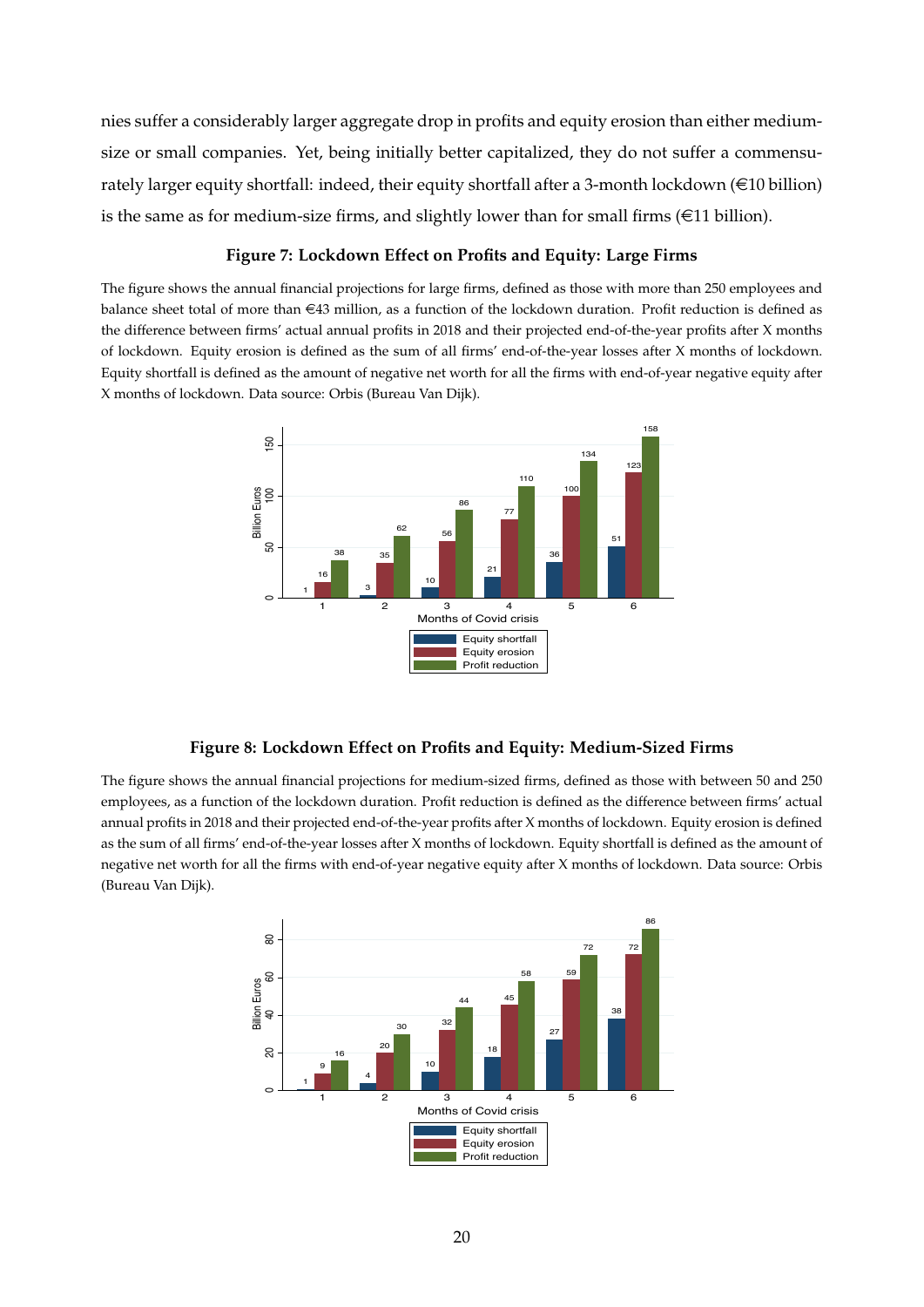#### **Figure 9: Lockdown Effect on Profits and Equity: Small Firms**

The figure shows the annual financial projections for small firms, defined as those with less than 50 employees and balance sheet total of more than  $\epsilon$ 2 million, as a function of the lockdown duration. Profit reduction is defined as the difference between firms' actual annual profits in 2018 and their projected end-of-the-year profits after X months of lockdown. Equity erosion is defined as the sum of all firms' end-of-the-year losses after X months of lockdown. Equity shortfall is defined as the amount of negative net worth for all the firms with end-of-year negative equity after X months of lockdown. Data source: Orbis (Bureau Van Dijk).



Since the equity shortfall of distressed companies after a three-month lockdown is forecast to be comparable (about  $\in$ 10 billion) for each of the three size classes, a policy maker may be interested in knowing what would be the employment consequences of allocating this sum to the recapitalization of large, medium or small companies.

In principle, the answer is ambiguous, since in our data SMEs feature greater labor intensity (defined by the ratio of employment to total assets) than large companies but also lower total assets: the first characteristic would imply that a euro of public funding should have a more favorable impact on employment if allocated to rescuing distressed SMEs, but the second implies that the total size of SMEs (in terms of total assets) is smaller, and therefore rescuing them translates in a smaller increase in employment (for given labor intensity). The first of these two effects appears to dominate in the comparison between medium-sized and large firms, and only slightly in that between small and large ones: of the 790,905 employees employed by firms that would be in distress after a three-month lockdown, 29% belong to large firms, 40% to medium size firms, and 31% to small firms, based on the data shown in column 3 of Tables 3, 4 and 5. Hence, the same equity injection is predicted to have a significantly larger employment effect if directed to medium-sized companies than to large ones, and a slightly larger one if directed to small firms.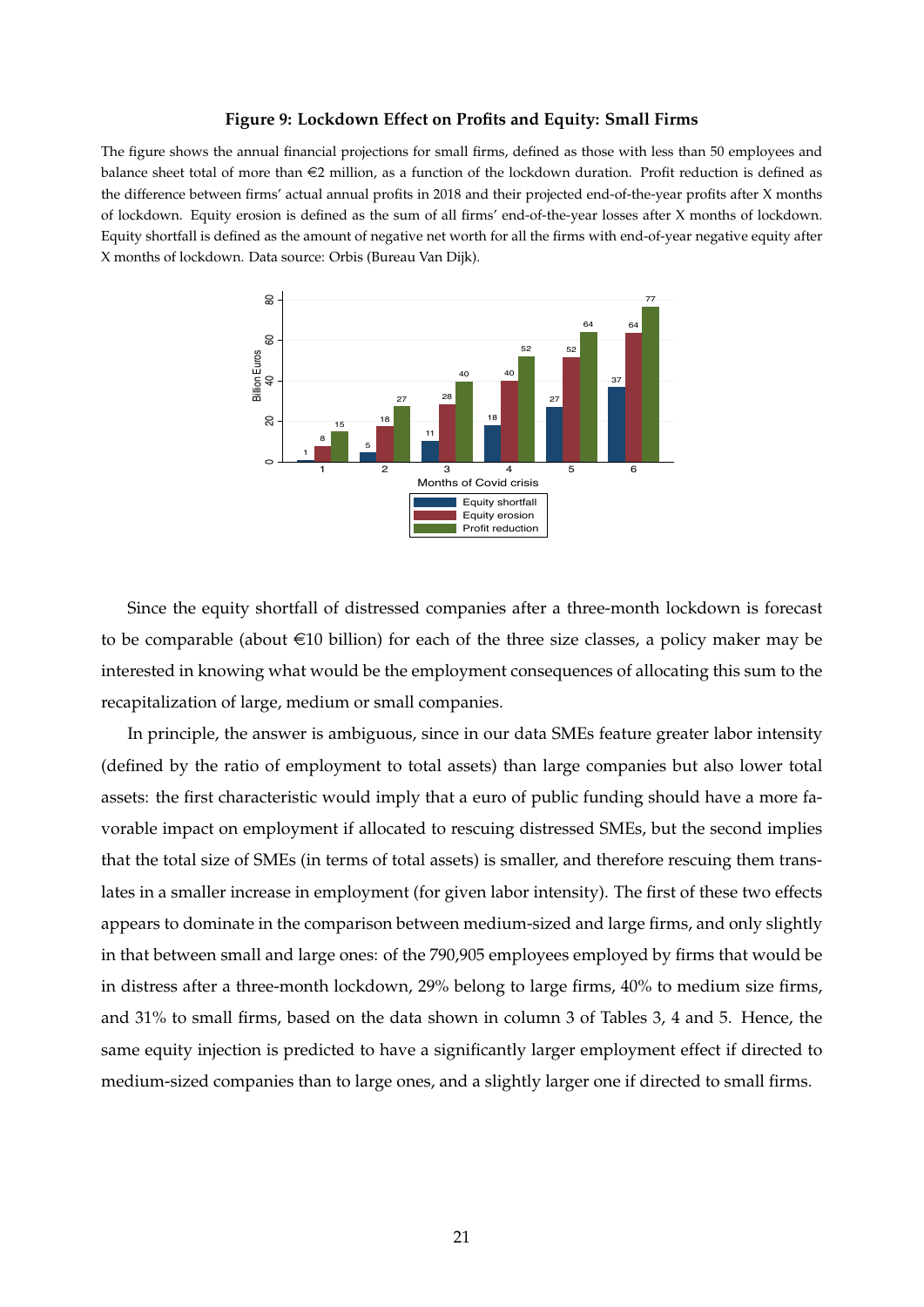## **5.2 Leverage**

As noted above, the descriptive statistics of Table 2 suggest that the virus outbreak affected mostly firms that were already significantly less creditworthy.<sup>12</sup> Figure 10 confirms that the impact of the lockdown-induced equity erosion on firm solvency is larger for less capitalized firms: the figure plots the distribution of leverage of all our sample firms in the no-shock scenario (the blue line), based on our simulations for a 3-month lockdown (the red line) and for a 6-month lockdown (the green line). In the baseline no-shock scenario, based on actual 2018 data, all firms have positive equity (by construction), so that leverage (calculated as Equity over Total assets) ranges from almost zero to 100%, with the median firm featuring a 29% leverage, and firms at the  $25<sup>th</sup>$  and the 75<sup>th</sup> featuring 15% and 48%, respectively. In the 3-month lockdown scenario, a significant fraction of firms enters into distress, as shown also by Figure 4. Median leverage drops to 20% and for firms at the  $25<sup>th</sup>$  and at  $75<sup>th</sup>$  percentile leverage becomes 4.6% and 40%, respectively. In 6-month lockdown scenario, more than 25% of firms would be in distress, the median firm would become highly indebted with a leverage ratio of 11%, and 75% of firms have a leverage below 27%. Therefore, Figure 10 underscores that, following the COVID-19 shock, Italian firms are likely to emerge with a more fragile capital structure if they were to receive public support entirely in the form of debt financing or loan guarantees as opposed to equity injections – the more so the longer the more persistent the lockdown.

#### **Figure 10: Firms Leverage Distribution**

The figure shows the leverage distribution without the COVID-19 shock, in the 3-months lockdown scenario and in the 6-months lockdown scenario. Leverage is defined as the ration of Equity to Total Assets. Extreme values have been trimmed. Data source: Orbis (Bureau Van Dijk).



 $12$ This dovetails with the evidence by Ramelli and Wagner (2020) and Fahlenbrach et al. (2020) that more levered companies have featured a worse stock market performance during the outbreak of the COVID-19 pandemic.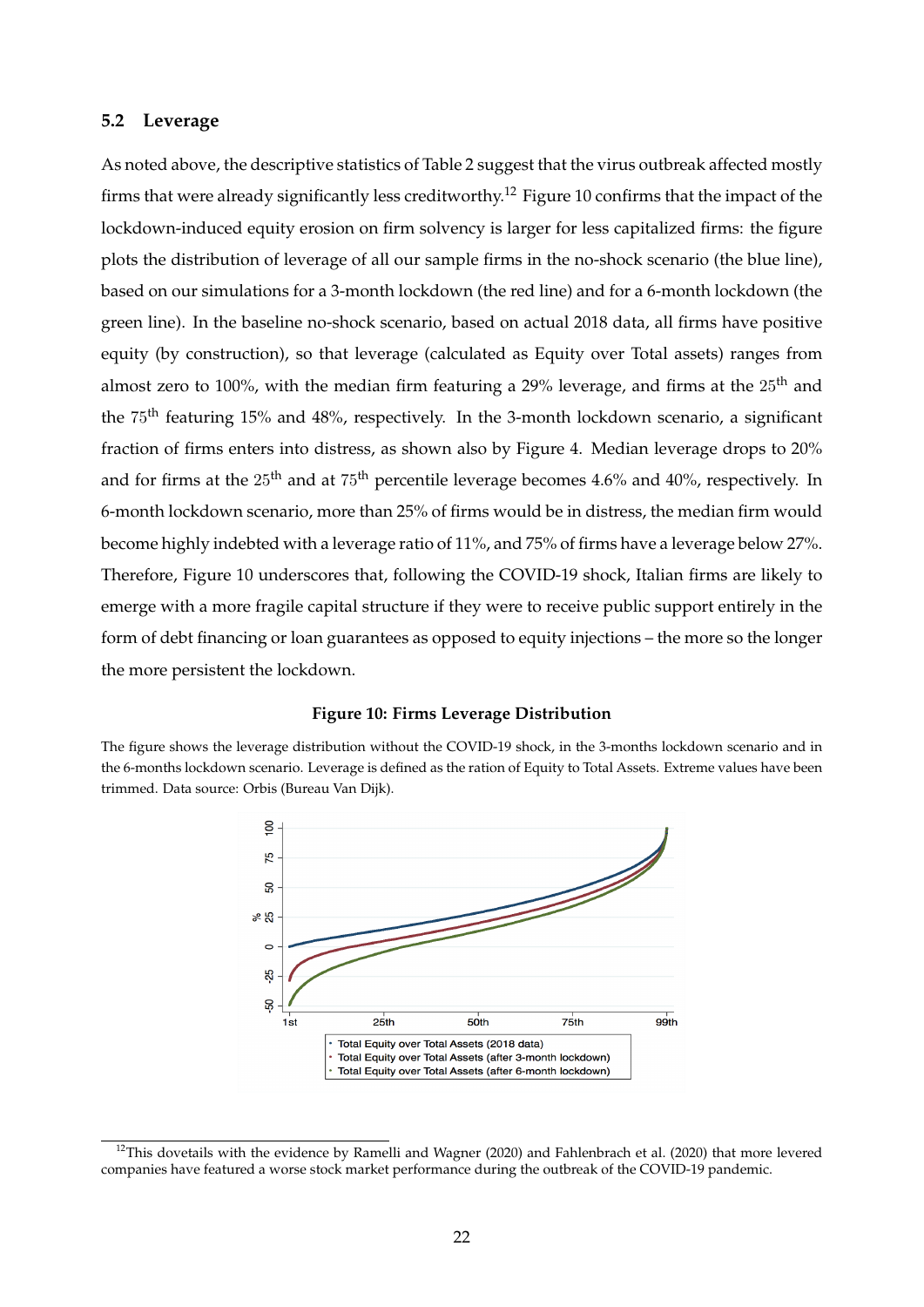### **5.3 Listing Status and Share Ownership**

In principle, companies may overcome the equity erosion triggered by the COVID-19 crisis by issuing fresh equity. Clearly, this is easier and cheaper for firms whose shares are already listed on the stock market, and therefore enjoy greater liquidity and better reputation with investors, owing to more stringent disclosure requirements. But even private companies may face different costs in issuing external equity and have different incentives to do so, depending on their ownership structure and control: tightly held family firms are typically regarded by investors as being more exposed to agency problems due to the extraction of private benefits of control than non-family ones; by the same token, family firms' controlling shareholders are generally less inclined to issue external equity, to avoid diluting their control rights. Hence, given these differences in the cost or propensity to issue external equity, it is worth investigating whether the COVID-19 shock is predicted to affect differently listed and non-listed firms, or family and non-family ones.

In our sample most firms are private: only 221 companies are listed on the stock exchange (Borsa Italiana), either in its main segment (Mercato Telematico Azionario or MTA) where the largest companies are present, or in the alternative investment market (AIM), where SMEs are typically listed. According to our classification, 141 of these companies are large, 54 medium and 26 small. Compared to private companies, listed companies are, on average, larger and better capitalized (see the Online Annex). Hence, it is not surprising that the distress rate of listed companies is significantly lower than that of the private companies present in our sample, as shown in the upper panel of Figure 11: after a 3-month lockdown, the distress rate of publicly listed companies is about 1% against 17% for private firms. In fact, their distress rate is substantially lower even compared to large companies as a whole (6.4%). This probably stems from their greater capitalization, which in turn may reflect their lower cost in raising external equity, in line with the evidence provided by Erel et al. (2012). By the same token, private firms, which face greater obstacles to raising external equity, are also those that would be in greater need of an equity infusion to offset the losses suffered in the COVID-19 crisis. This underscores the importance of firms' access to the stock market to enhance their resilience to crises.<sup>13</sup>

We also explore whether in our sample the impact of the COVID-19 shock differs between family and non-family firms, by matching our data with a family-firm dummy variable provided by the CERVED firm register. This dummy variable equals 1, if the majority of a firm's voting shares is in the hands of an individual or a group of persons linked by family ties, and 0, otherwise. This dummy variable is available for 71,828 firms out of 80,972 in our sample.

In line with the literature, we find that family firms represent a large share of Italian compa-

<sup>&</sup>lt;sup>13</sup>The literature also highlights that firms' access to the stock market enhances employment (Borisov et al., 2020).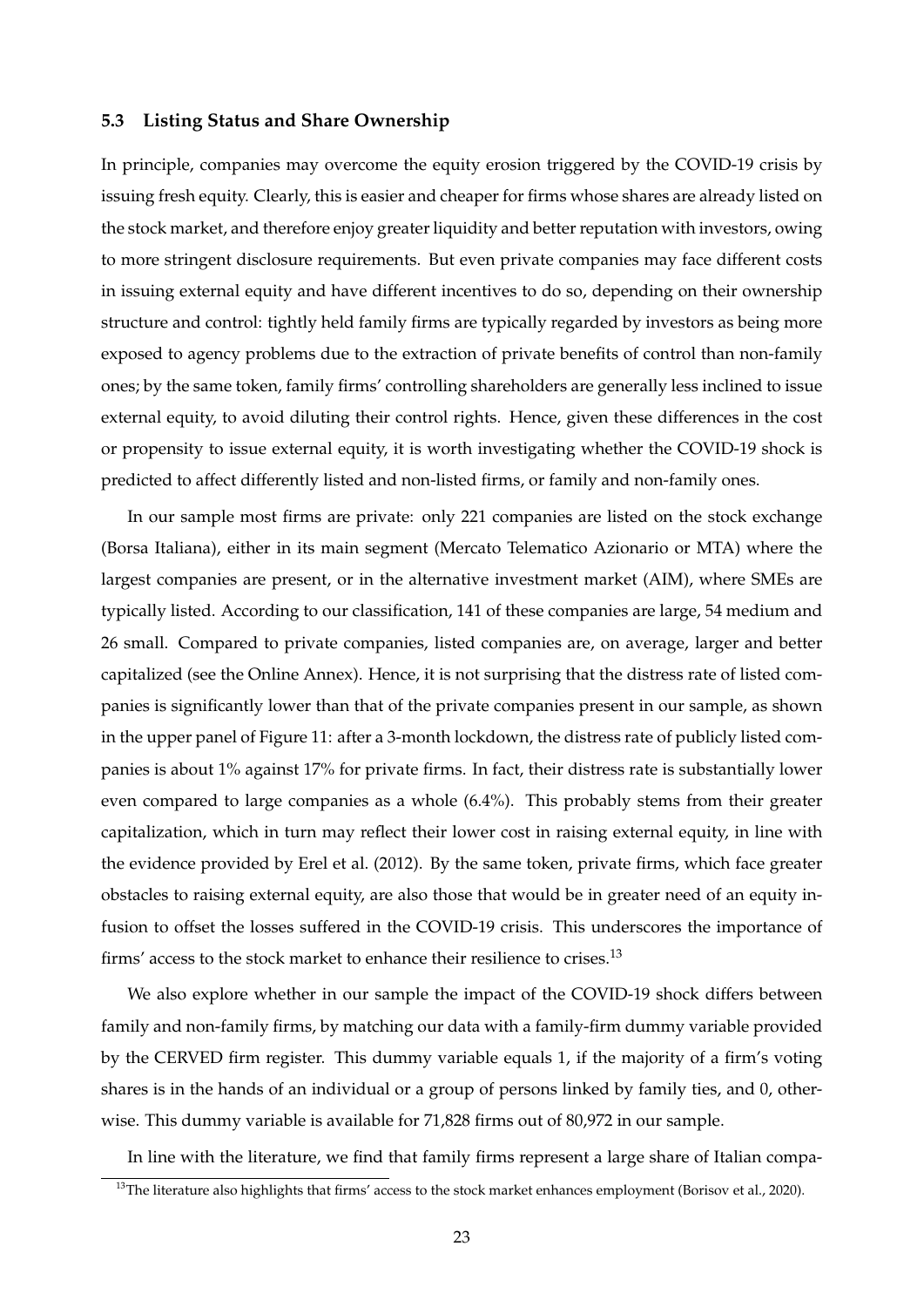nies, especially among small firms: for the sample of 71,828 companies for which the family-firm dummy is available, about 60% of firms are classified as family (26% among large, 48% among medium and 66% among small). Family firms are smaller than non-family ones, even within the sub-sample of small firms. However, surprisingly family firms do not display significant differences in leverage, profitability and risk (as measured by the Z-score) with respect to non-family firms (see the Online Annex). This may explain why our forecast of the profit reduction, equity erosion and equity shortfall for family firms and their probability of default does not differ significantly from that of non-family ones. Indeed, as Figure 11 shows, after a 3-month lockdown there is only a tiny (yet significant) difference in distress rate between family and non-family firms. After a three-month lockdown, the distress rate of family firms exceeds that of non-family ones by 1.5%, a difference that widens to 4% for a six-month lockdown.

#### **Figure 11: Distress Rate by Lockdown Duration: Share Ownership and Listing Status**

The upper panel of the figure shows the distress rates for the sub-samples of public and private firms, and the lower panel shows the distress rates for the sub-samples of family and non-family firms, as a function of the lockdown duration. Distress rate is defined as the fraction of firms whose annual losses after X months of lockdown exceed total beginning-of-year equity (taken to be equal to its book value at the end of 2017). Data source: Orbis (Bureau Van Dijk).



#### **5.4 Sectors**

Unlike typical macroeconomic shocks, the COVID-19 shock has hit different sectors with widely different severity: sectors deemed to be non-essential by the government and with low teleworking capabilities have been severely affected, while the others have been mostly spared by the lockdown. So one should expect the distribution of losses and equity erosion to be highly skewed towards the former sectors.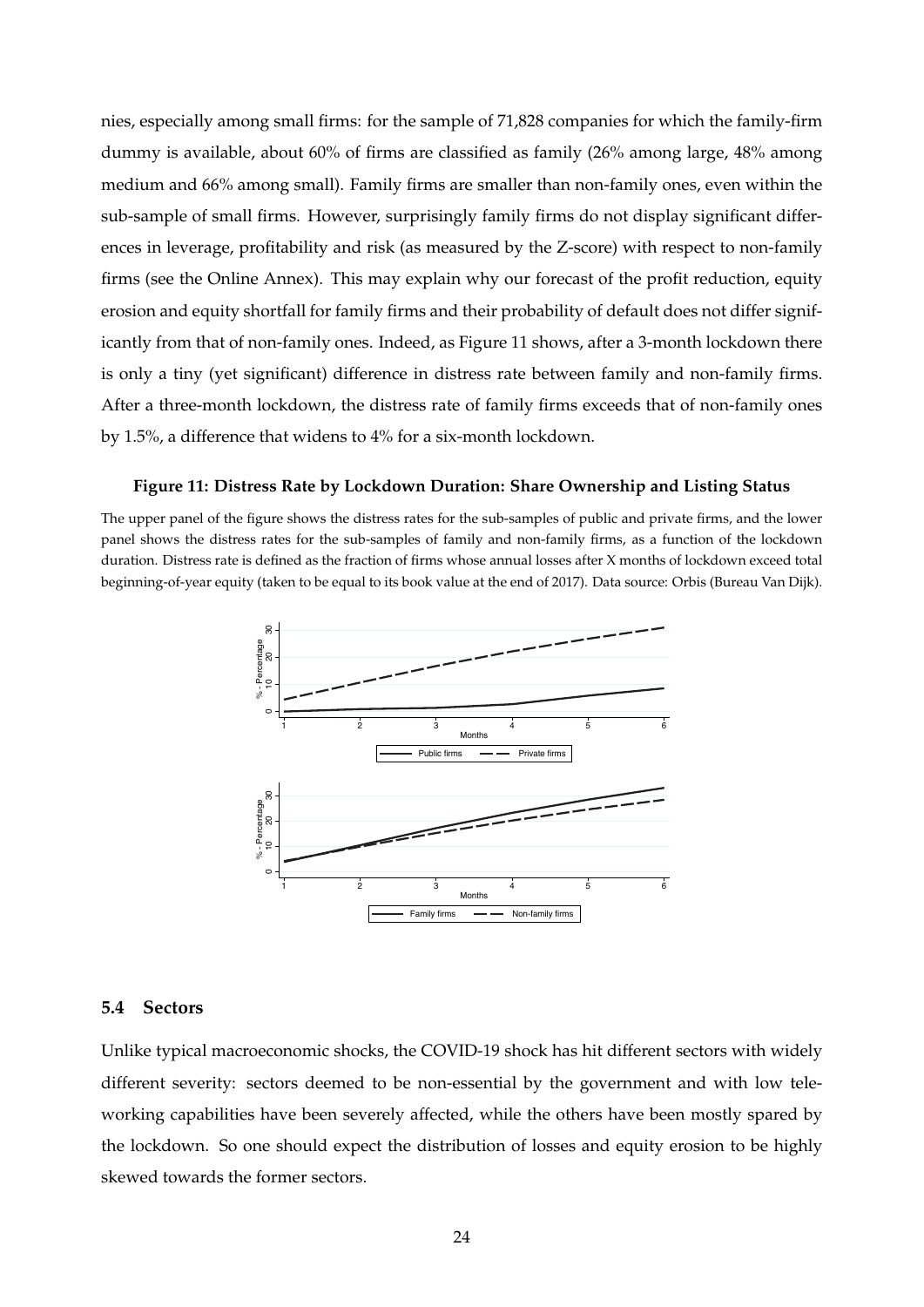Figure 12 presents the breakdown of the lockdown effects by sectors at the ATECO 2007 level-1 classification level. The figure shows that the drop in profits and equity erosion is concentrated in Manufacturing, Wholesale Trading, and, to a far smaller extent, Construction and Business Services. Importantly, these sectors also happen to be the top four ones by number of employees.

#### **Figure 12: Lockdown Effect on Profits and Equity by Sector after a 3-Month Lockdown**

The figure shows the annual projections for equity and profit shortfalls by sector. The sector definitions are from national accounting and firm sectoral data as defined by ISTAT. Profit reduction is defined as the difference between firms' actual annual profits in 2018 and their projected end-of-the-year profits after X months of lockdown. Equity erosion is defined as the sum of all firms' end-of-the-year losses after X months of lockdown. Equity shortfall is defined as the amount of negative net worth for all the firms with end-of-year negative equity after X months of lockdown. Data source: Orbis (Bureau Van Dijk).



Surprisingly, the drop in profits and the equity erosion in the Recreation Services and Tourism sectors are comparatively small. This is probably because these are labor-intensive sectors with low fixed costs and hence, though severely hit by the lockdown, most of their labor costs during the lockdown are covered by the wage subsidy paid to inactive workers. However, going forward, these sectors may be more affected by social distancing than others and thus be subject to an longer effective lockdown than others. This may outweigh the less severe impact on their profits early in the lockdown months. Moreover, as stressed above, even if the lockdown is severe for the Recreation Services and Restaurant and Tourism sectors (respectively, 74.2% and 62.1%), relatively few firms in our sample belong to these sectors (4.8%), probably due to the prevalence of micro-firms (namely, those with less than 10 employees), which are not included in our sample.

Figure 13 presents results at the ATECO 2007 level-2 classification level, for sub-sectors within Manufacturing: the sub-sectors that suffer the largest drop in profits are Fabricated Metal Prod-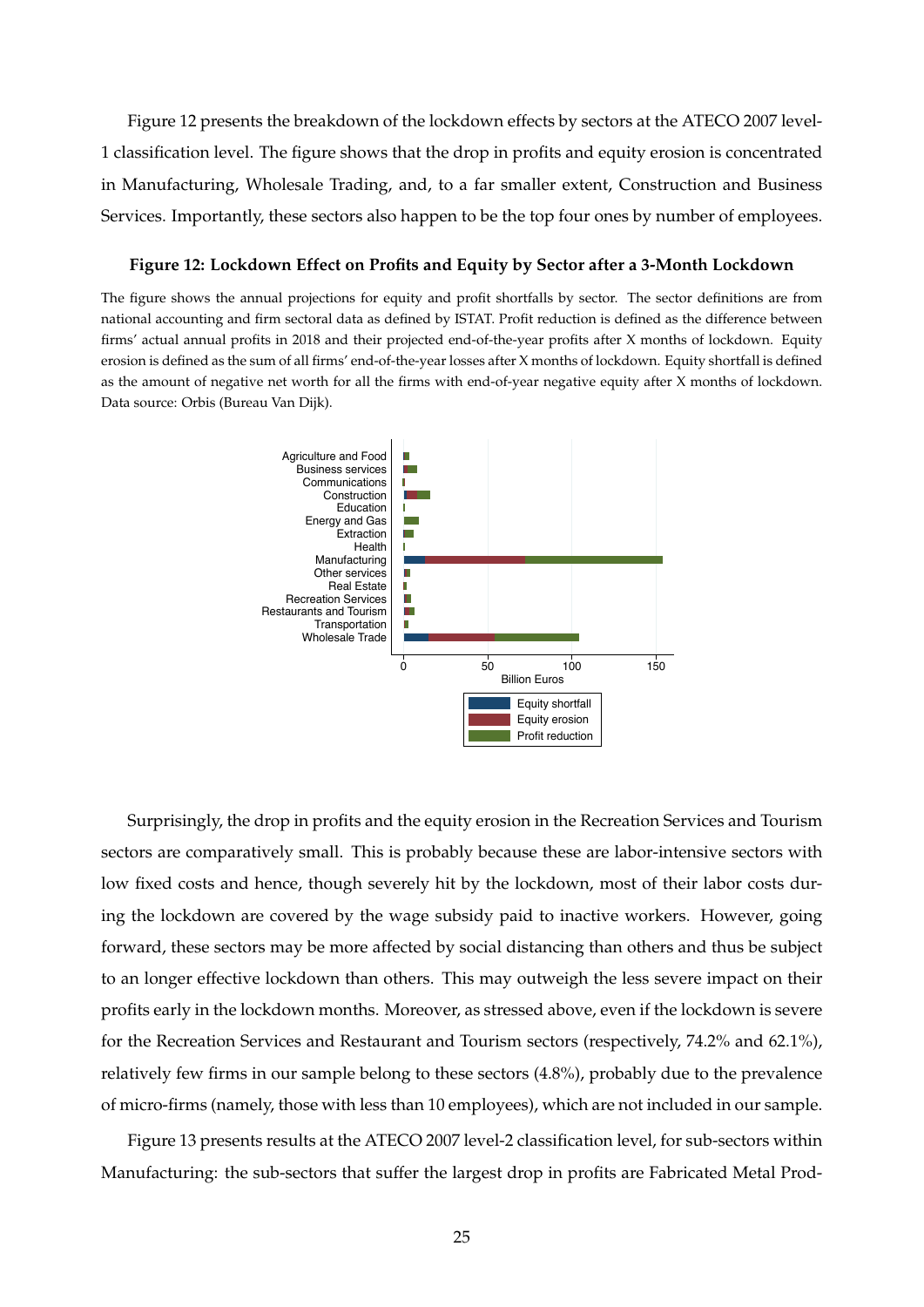ucts, Industrial and Commercial Machinery and Computer Equipment, and Transportation Equipment. These sub-sectors are also those with the largest equity erosion and shortfall.

## **Figure 13: Lockdown Effect on Profits and Equity by Manufacturing Sub-sectors after a 3- Month Lockdown**

The figure shows the annual projections for equity and profit shortfalls by sub-sectors of the manufacturing sector. The sector and sub-sector definitions are from national accounting and firm sectoral data as defined by ISTAT. Profit reduction is defined as the difference between firms' actual annual profits in 2018 and their projected end-of-the-year profits after X months of lockdown. Equity erosion is defined as the sum of all firms' end-of-the-year losses after X months of lockdown. Equity shortfall is defined as the amount of negative net worth for all the firms with end-of-year negative equity after X months of lockdown. Data source: Orbis (Bureau Van Dijk).



## **5.5 Geography**

Figure 14 shows that most of the profit and equity shortfalls refer to firms located in Northern Italy, in contrast to firms in the South being the lowest. This reflects the geographical distribution of economic activity within the country, rather than the impact of the COVID-19 shock itself, since we model the impact of the lockdown as geographically homogeneous, as it has actually been at least until early May 2020 (the time of this writing). However, the effects of social distancing policies may persist much longer for economic activity in Southern (and to some extent Central) regions, where Tourism and Retail Trade are proportionately more important than Manufacturing and Business Services, and are likely to revert to the pre-crisis activity level much more slowly. Hence, the persistence of the COVID-19 shock may eventually turn out to be greater in the South, and to some extent in the Center, than in the North of the country relative to the current forecast. Our estimates fail to account for this, being predicated on the assumptions that the lockdown would be lifted simultaneously in all sectors and geographical areas, and that economic activity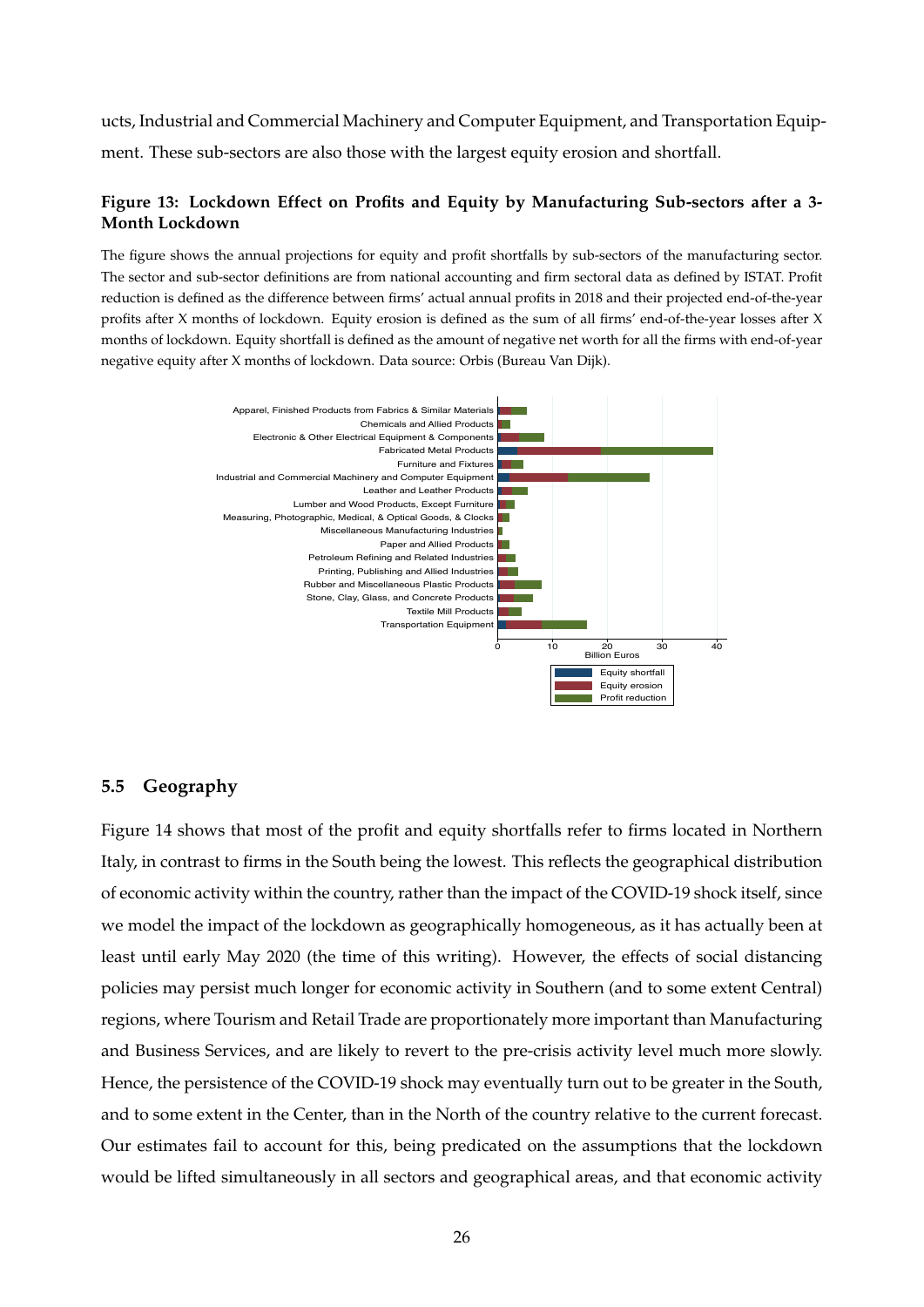would immediately revert to pre-crisis levels in all of them.

## **Figure 14: Lockdown Effect on Profits and Equity by Geographic Area after a 3-Month Lockdown**

The figure shows the annual projections for equity and profit shortfalls by geographic area. The geographic area definitions are from national accounting and firm sectoral data as defined by ISTAT. Profit reduction is defined as the difference between firms' actual annual profits in 2018 and their projected end-of-the-year profits after X months of lockdown. Equity erosion is defined as the sum of all firms' end-of-the-year losses after X months of lockdown. Equity shortfall is defined as the amount of negative net worth for all the firms with end-of-year negative equity after X months of lockdown. Data source: Orbis (Bureau Van Dijk).



# **6 Discussion: Policy Implications**

So far, the issue of firm equity erosion due to the crisis has received limited attention by policy makers. In most countries, public policies have aimed mostly at countering the recessionary impact of the COVID-19 shock by providing liquidity to companies, either directly, or through the banking system. For instance, in March 2020, the European Central Bank (ECB) eased the conditions of its Targeted Longer-Term Refinancing Operations (TLTRO III) to support firms' access to bank credit, enlarged the list of corporate collateral eligible assets, and expanded the range of assets eligible for its purchases under the Corporate Sector Purchase Program (CSPP) to include non-financial commercial paper. At the same time, several Eurozone governments offered export guarantees, liquidity assistance, and credit lines to firms, through their respective national development banks, ranging from 38.6% of GDP in Germany and 29.8% of GDP in Italy, to 14% in France and 9.1% in Spain (Anderson et al., 2020).

Policies meant to address corporate solvency have been, so far, very sparse. The German federal government has allocated  $\in$  100 billion to inject equity and buy stakes in (large) companies affected by the COVID-19 shock via the Economic Stabilisation Funds (i.e., Wirtschaftssta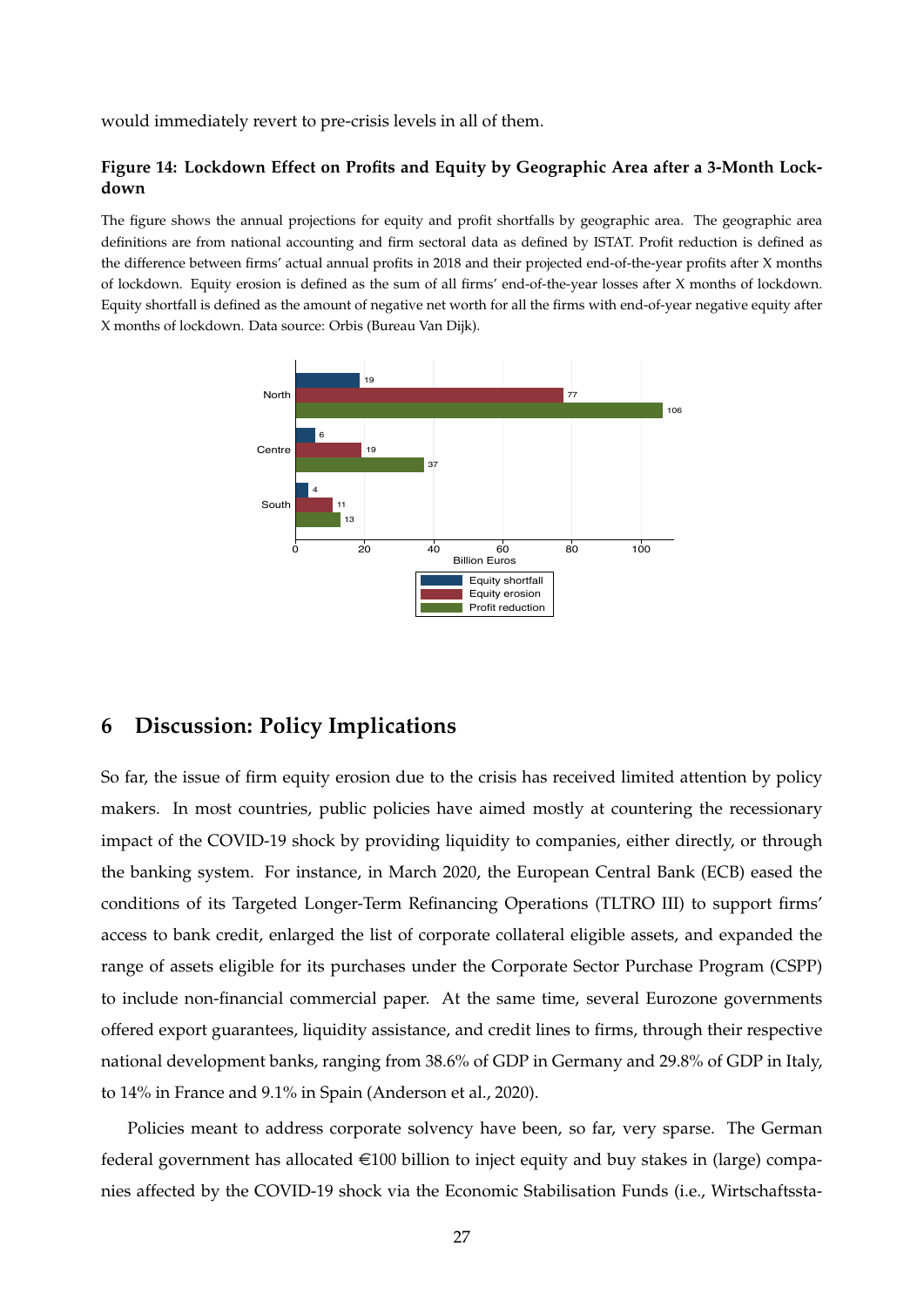bilisierungsfonds - "WSF"),  $\in$ 50 billion in direct grants to distressed one-person businesses and micro-enterprises, and  $\notin$ 2 billion to expand venture capital financing to start-ups, new technology companies and small businesses. This federal funding is complemented by  $\epsilon$ 33.5 billion funded by the States of Bavaria, Hesse and Baden-Wuerttemberg. But these seemingly large equity injections, which amount to 5.4% of GDP, are less than 1/7 of the liquidity being provided by the German government in the form of debt (38.6% of GDP). Meanwhile, the equity injections provided to firms by other Eurozone governments pale in comparison to the German figures, in particular due to the existing significant sovereign debt obligations in some of these countries. But these policy developments are still fluid as we write.

The recently announced "Solvency Support Instrument" within the "Next Generation EU" proposal of the European Commission (EC) is a step in the right direction as it "mobilise[s] private resources to provide urgent support to otherwise healthy companies", especially favoring Member States that are less able to recapitalize companies through State aid. The EC envisages "a budget of  $\in$ 31 billion, aiming to unlock more than 300 billion in solvency support". The EC estimates that the recapitalization needs to be between  $\in 720$  billion (baseline GDP forecast scenario) and  $\in$ 1.2 trillion (stress scenario of 15.5% recession in 2020).<sup>14</sup>

Even though the evidence in this paper is based on Italian firms, many of the insights from our analysis are likely to be relevant for firms in other countries: the current crisis is not just draining firm liquidity, but is also eroding the equity capital of firms, especially those belonging to less pandemic-resilient industries, i.e., those more severely affected by lockdown, and featuring greater pre-crisis leverage and smaller size. For many of these firms, restoring their financial health would call for a robust equity infusion. The question arises as to whether such an infusion would call for government intervention and, if so, how such intervention ought to be designed.

Some of the firms whose equity is eroded by the ongoing crisis might be able to raise the necessary new equity funding in the public capital market: indeed, Halling et al. (2020) document that, even though equity issues slowed considerably during the first four weeks of the pandemic, they accelerated again in the subsequent period. Moreover, our evidence shows that listed firms are the least fragile in the COVID-19 crisis, and, therefore, those that least need public support. These firms may also be better able to rebalance their capital structure by negotiating with their respective creditors so as to restructure their debt obligations, and thus restore their incentives to invest again, once the crisis abates. This is because publicly listed firms can more easily issue new equity and thus induce their creditors to accept a restructuring of their claims. In such cases,

<sup>&</sup>lt;sup>14</sup>See the Communication by the European Commission titled "Europe's moment: Repair and Prepare for the Next Generation", Questions and Answers: Solvency Support Instrument, https://eur-lex.europa.eu/legalcontent/EN/TXT/PDF/?uri=CELEX:52020DC0456from=EN.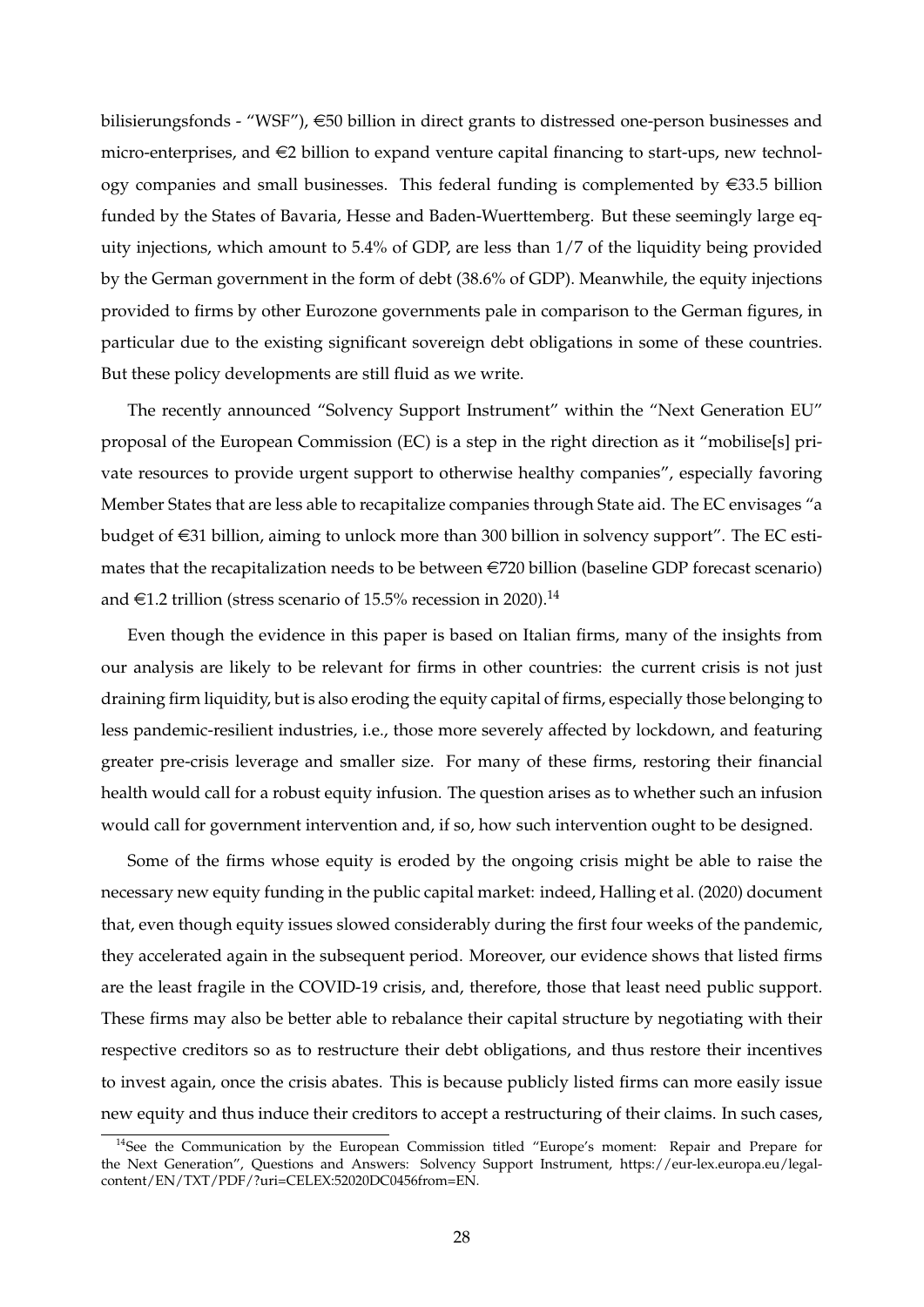the main social inefficiency could arise from the legal and financial costs of bankruptcy, which may unduly delay debt restructuring, as argued by Brunnermeier and Krishnamurthy (2020). However, despite this social cost, there is no clear case for the government to intervene with an equity injection funded with taxpayers' money for firms with alternative funding sources, since government entities have no superior ability relative to the market to select growth firms, or negotiate with creditors.

For other firms, however, capital market imperfections make raising fresh equity expensive or even impossible, either because the firms are too small to access public markets or because their growth prospects may not be sufficiently bright to warrant debt restructuring. This may well be the case for many unlisted SMEs, which indeed seem to be worst hit according to our evidence. If these firms ultimately end up in financial distress, they would likely face liquidation and would be forced to lay off their workforce, with attendant multiplier effects on the economy. Given the severity and scope of the COVID-19 shock, this might cause a wave of SME bankruptcies and, therefore, a large spurt in unemployment, as suggested by our simulations. In fact, supplychain interconnections are likely to accentuate the chain reaction between firms, amplifying the incidence of bankruptcies even further, compared to our estimates. Hence, there is a case for the government stepping in to provide much-needed equity rather than debt finance, on the grounds of economic efficiency, as suggested by Somerset Webb's and Martin Wolf's quotes at the start of this paper.

However, this public intervention raises several additional questions. First, which firms should the government target with its equity injections? Second, how much equity should it provide to each sector, and to each firm? Third, what specific contractual form should the equity funding take (outright grants or subventions, voting common equity, non-voting common equity, preferred equity, hybrid instruments such as convertible debt, debt with warrants attached)? Fourth, should this equity participation have a predefined time span, and what exit strategies should be envisaged for the government as a shareholder, and at what price?

The evidence presented above does suggest that the government is likely to face a dilemma in answering the first two questions – not just in the context of Italy but most likely also in other countries. The social objective of supporting employment calls for equity injections being directed mainly at the companies in distress, not only because these are at the highest risk of ending up in bankruptcy but also because they are often the most labor-intensive. Hence, their liquidation would lead to a greater impact on employment, and the social fabric, generally. However, our data indicate that these are also the firms that already had, by far, the most fragile balance sheets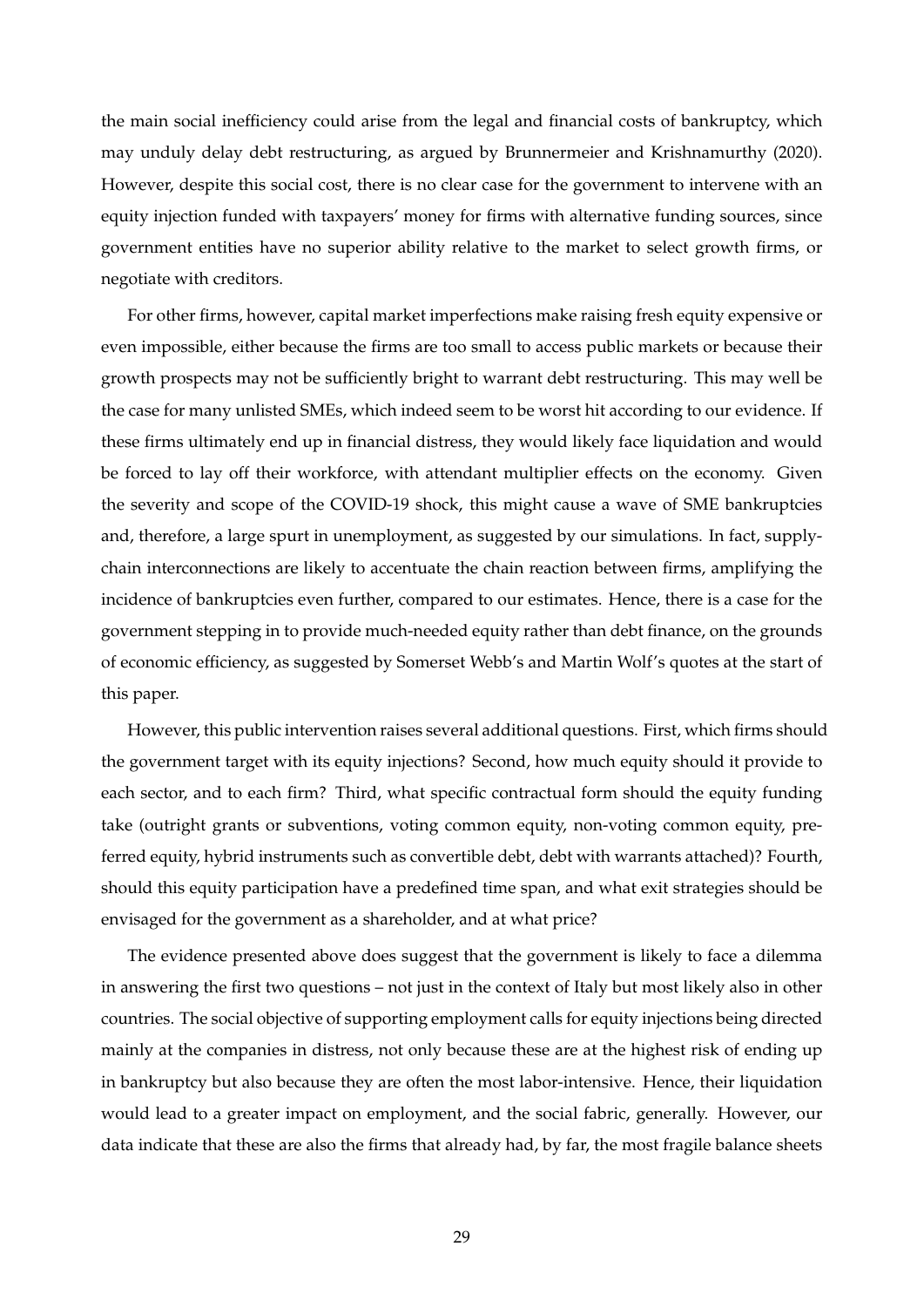even prior to, and in the absence of, the COVID-19 crisis.<sup>15</sup> Hence, on the one hand, returning these firms to their equity levels prior to the crisis would not necessarily restore them to sound health: such an equity injection risks leaving them still vulnerable to external shocks. On the other hand, providing them with a more generous equity injection would clearly require escalating the necessary funding well beyond the sums implied by our projections. One would then have to ask whether such large sums would not be better invested in firms that hold greater promise of growth, profitability, and job creation, including new firms employing new technologies and business models.

This dilemma is made even harder to resolve by the fact that the response to the COVID-19 shock may require a permanent shift of resources away from sectors more exposed to health and environmental risks to those that are more resilient to such risks. Indeed the evidence in Pagano et al. (2020) suggests that capital markets charge higher risk premia for equity financing to the former industries than to the latter. Hence, if public equity injections were directed preferentially to the worst hit sectors – for instance bailing out airlines or hotel companies – they may end up posing an obstacle to a necessary reallocation of capital and labor. Such interventions may impede the shift of the economy towards more resilient and environmentally sustainable sectors in the post-COVID-19 scenario (Guerriero et al., 2020) by throwing good money after bad in backing erstwhile fragile sectors that are unable to sustain themselves without support.

The fact that most of the firms that would need a public equity injection are private SMEs also raises the issue of how the government might inject equity in such companies and eventually exit such investment: valuing equity stakes in many unlisted SMEs and managing them would require the skills of private equity investors on a massive scale. Moreover, such firms, especially those controlled by family owners, are likely to resist surrendering part of their highly prized control rights to the State. Hence, one efficient way to inject public capital in such firms would be for the government to underwrite non-voting preferred convertible shares, as argued by Megginson and Fotak (2020): the lack of voting rights would make such an instrument more acceptable to family firms, while their convertibility would enable the government to exit its investments at preset financial terms within a known horizon, for instance allowing conversion after a few years into bonds with face value equal to the initial sum. An alternative approach, which would perhaps be easier to implement for smaller firms, is the one suggested by Boot et al. (2020). This approach consists of the government, either at the level of individual countries or at supra-national

<sup>&</sup>lt;sup>15</sup>One may see this statement as contradicting the central finding by Schivardi et al. (2020) that "the bulk of liquidity needs during the crisis comes from firms that were financially sound before crisis, as the shock hit firms with an intensity which is independent from their financial conditions" (p. 20). However, there is no real contradiction, as our argument concerns the capitalization needs of firms, which are obviously correlated with their *pre-crisis* leverage ex ante, unlike their liquidity needs consequent to the COVID-19 crisis.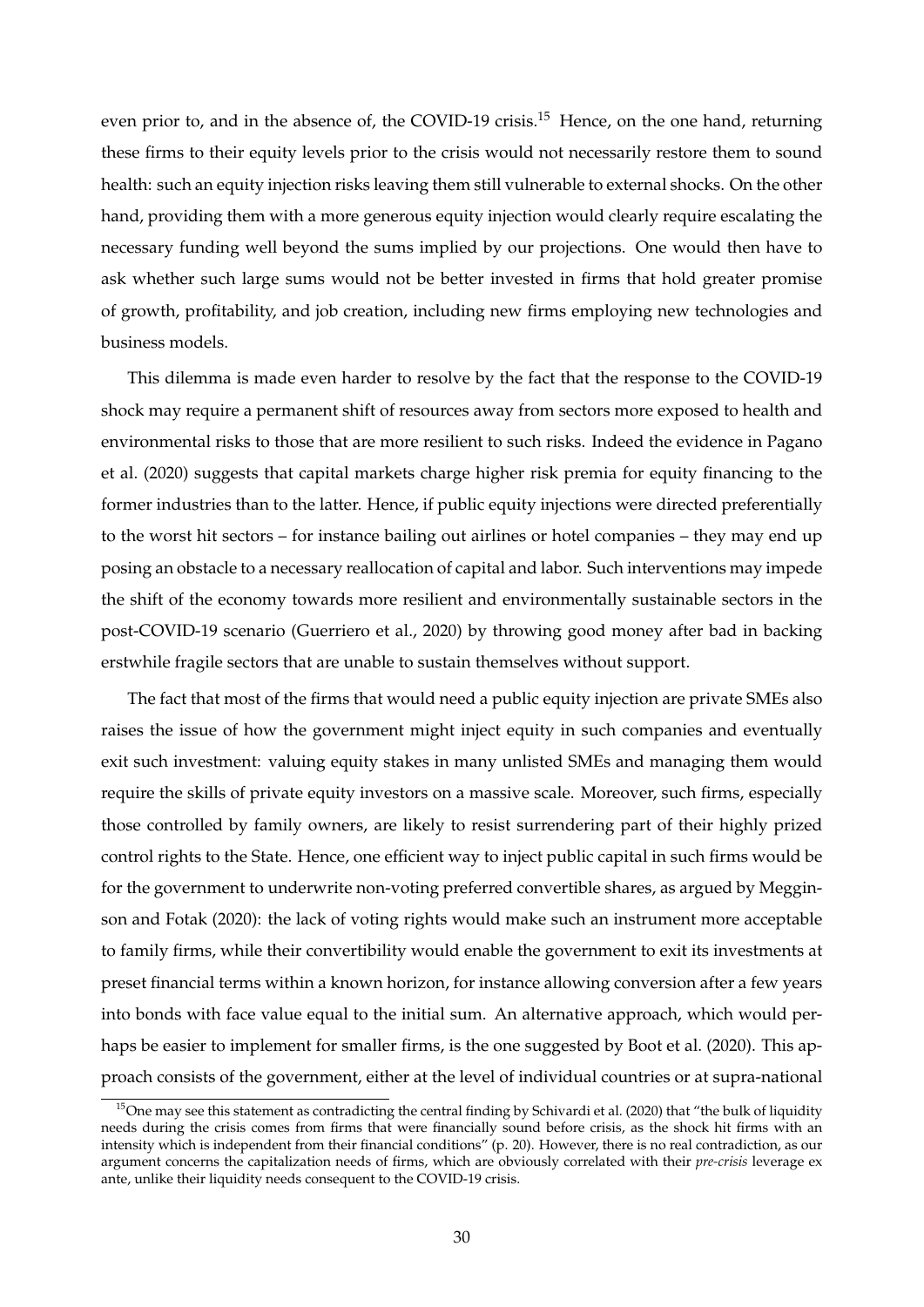level (such as the European Union), taking equity stakes in these SMEs in exchange for higher tax payments in the future. Of course, these higher taxes would be paid only by firms that turn out to be profitable in the future, while those that fail would not make such payments. Hence, the government would end up taking a (risky) equity claim in a large, diversified portfolio of SMEs.

# **7 Conclusions**

In this paper we forecast the impact of the COVID-19 shock on the profits and equity levels of Italian firms by exploiting their different exposure to the lockdown resulting from governmentmandated health restrictions during the pandemic. We show that the losses inflicted by the COVID-19 shock on Italian firms are likely to produce a sizeable erosion of their equity, to the point that, absent any recapitalization or debt restructuring, a 3-month lockdown would entail an aggregate yearly drop in profits of about 10% of GDP and result in financial distress for 17% of the sample firms, employing 8.8% of the sample employees, based on 2018 data.

We also find that the effects of the COVID-19 shock differ greatly depending on firm characteristics: distress is predicted to be more frequent for small and medium-sized enterprises, for firms with high previous leverage, and those belonging to the Manufacturing and Wholesale Trading sectors. Listed companies are less likely to enter distress, while there is no clear correlation between distress rates and family firm ownership.

Hence, our analysis suggests substantial effects of the virus outbreak in terms of widespread bankruptcies and layoffs and, consequently, potential long-term damage to the economic fabric of the country. Public liquidity provisions via debt financing, currently encouraged by the loan guarantees provided by the Italian government, will simply not do: providing more debt to already highly indebted firms is throwing good money after bad, as it will temporarily keep them alive without restoring their solvency. However, we also highlight that several important issues remain unaddressed in the design of public policies aimed at recapitalizing distressed companies, regarding the allocation of public equity injections across firms and sectors, as well as the contractual form, duration and exit strategy of public equity funding.

While our analysis presents broad-brush evidence of the impact of the crisis at the levels of firm size, leverage, ownership structure, listing status, sector and location, concrete policy interventions would call for an analysis based on more up-to-date and granular firm-level data. Of equal importance, they would require detailed modelling and measurement of supply-chain effects across sectors and demand-side feedback effects.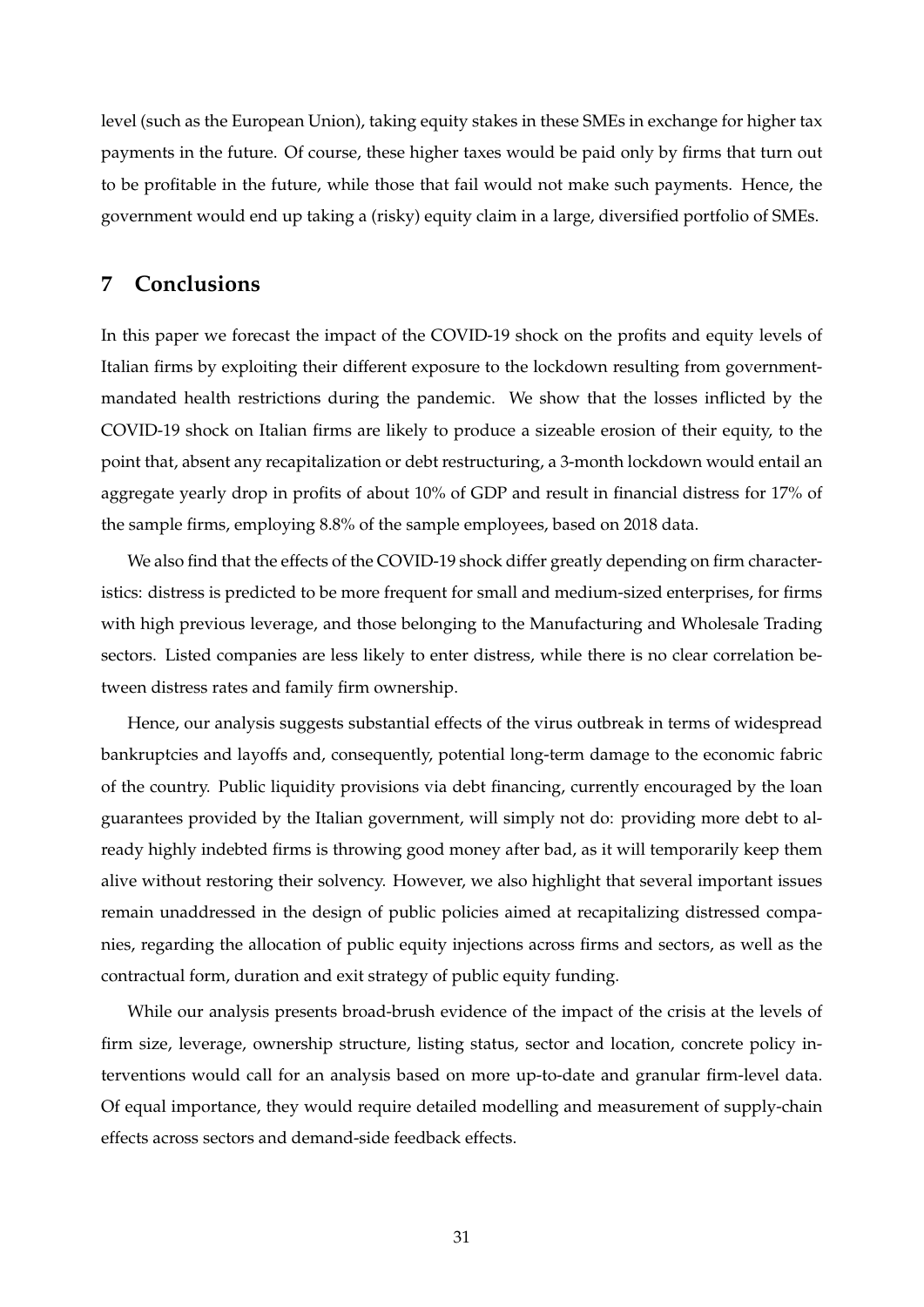# **References**

- Altman, E. I., M. Iwanicz-Drozdowska, E. K. Laitinen, and A. Suvas. 2014. Distressed Firm and Bankruptcy Prediction in an International Context: A Review and Empirical Analysis of Altman's Z-Score Model. *NYU Working paper* .
- Altman, E. I., E. Maurizio, and G. Sabato. 2020. Assessing the Credit Worthiness of Italian SMEs and Mini-bond Issuers. *Global Finance Journal* 43:1–11.
- Anderson, J., E. Bergamini, S. Brekelmans, A. Cameron, D. Zsolt, and M. Domínguez Jíménez. 2020. The Fiscal Response to the Economic Fallout from the Coronavirus. Tech. rep., Bruegel.
- Boot, A., E. Carletti, H.-H. Kotz, J.-P. Krahnen, L. Pelizzon, and M. Subrahmanyam. 2020. Coronavirus and financial stability 4.0: Implementing a European Pandemic Equity Fund. In A. Bénassy-Quéré and B. Weder di Mauro (eds.), *Europe in the time of COVID-19*, chap. 6, pp. 48–56. London, UK: CEPR Press.
- Borisov, A., A. Ellul, and M. Sevilir. 2020. Access to Public Capital Markets and Employment Growth. SSRN working paper no. 2178101.
- Brunnermeier, M., and A. Krishnamurthy. 2020. Corporate Debt Overhang and Credit Policy. paper prepared for the 2020 BPEA conference.
- Erel, I., B. Julio, W. Kim, and M. S. Weisbach. 2012. Macroeconomic Conditions and Capital Raising. *Review of Financial Studies* 25:341–376.
- Fahlenbrach, R., K. Rageth, and R. M. Stulz. 2020. How Valuable is Financial Flexibility When Revenue Stops? Evidence from the COVID-19 Crisis. Fisher College of Business Working Paper no. 2020-03-007.
- Guerriero, C., A. Haines, and M. Pagano. 2020. Health and Sustainability in Post-Pandemic Economic Policies. *Nature Sustainability* 3:494 – 496.
- Halling, M., J. Yu, and J. Zechner. 2020. Bond and Equity Issuance Activity during COVID-19. *Review of Corporate Finance Studies* forthcoming.
- Hennessy, C. A., A. Levy, and T. M. Whited. 2007. Testing Q Theory with Financing Frictions. *Journal of Financial Economics* 83:691 – 717.
- Kalemli-Ozcan, S., L. Laeven, and D. Moreno. 2019. Debt Overhang, Rollover Risk, and Corporate Investment: Evidence from the European Crisis. Working Paper Series 2241, European Central Bank.